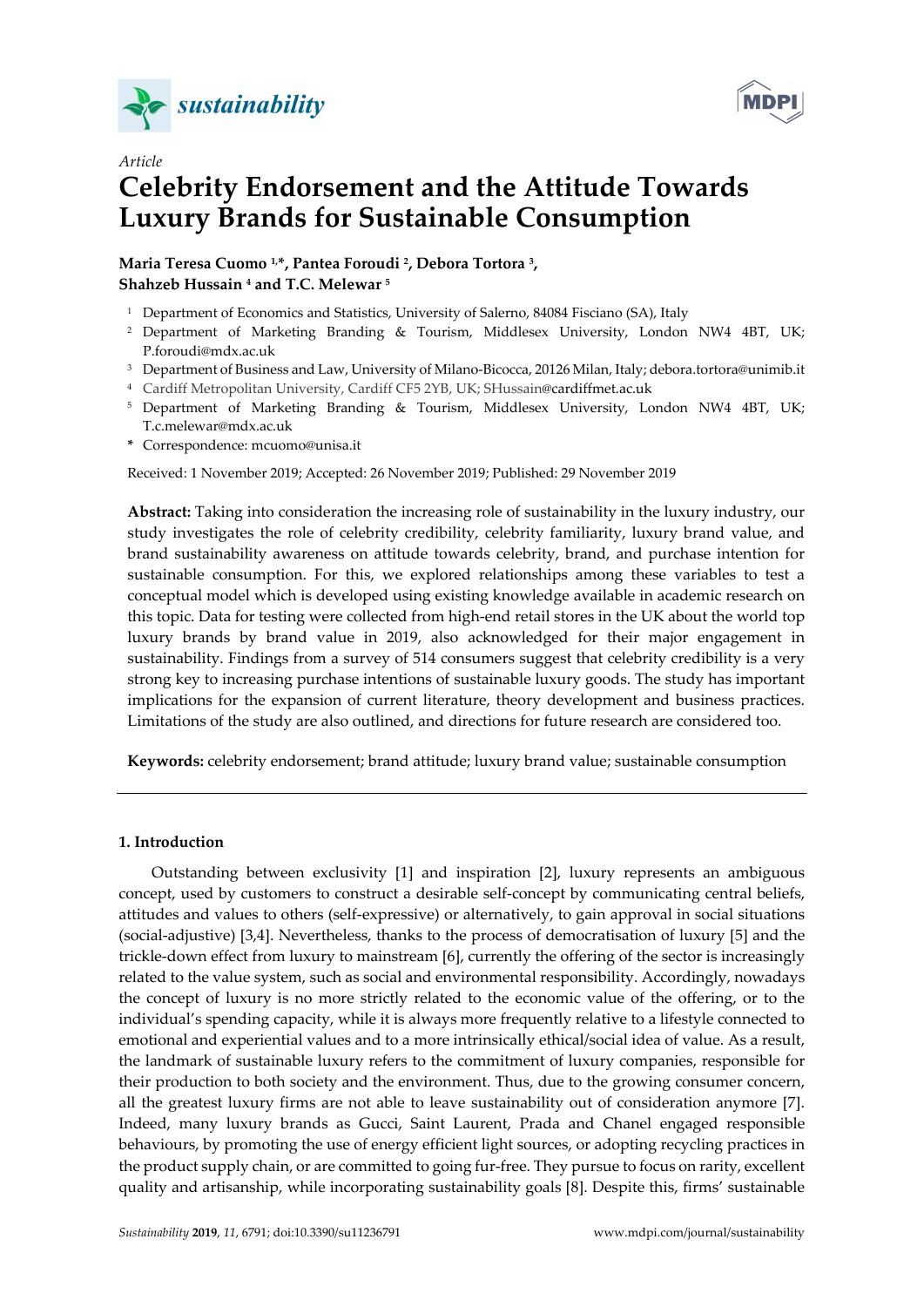behaviours, although necessary, seems not to orientate luxury consumption directly. Sure enough, consumers promptly disapprove luxury companies adopting practices in contrast with the environment protection, while being indifferent to communication underlining their sustainable activities. In other words, consumers expect luxury brands to be respectful toward the environment and society as an intrinsic and authentic dimension of their mandate and of their value [9]. In other words, sustainability is not considered as an additional attribute to the pre-existing luxury product offering, instrumental to its reinforcement, but it generates an exclusive property that leads to the definition of new business models, for instance starting from the existing natural and rare resources and from their connection with the territorial realities [9], i.e., social sustainability. Companies have different motives for engaging in sustainable practices, such as managing upside benefits and downside risks, and value creation, by avoiding the negative effects of noncompliance. Customers, instead, by according their preference to these enterprises, express their "personal formula" of sustainable consumption, without turning down their aspiration for luxury and their responsibility towards the world.

In this deeply increasing niche, the firms' effort consists in communicating about luxury's true values to customers - rarity, exclusivity, artisanship and respect towards society and environment without betraying the allure luxury mandate. Therefore, promotional activities of luxury firms' toward sustainability, as a non-evaluative meaning transfer, are limited and responsible communication represents a spreading challenge for the sector, that require directed marketing strategies, different from commercial. Celebrity endorsement, based on celebrity attractiveness and expertise toward sustainability, may produce a positive impact on consumers' brand awareness also in the luxury sector, increasing the brand value, leading to improved business performance and creating brand equity [10]. Notwithstanding, it represents a not well-investigated strand of research a there are few empirical studies on what factors should be considered in utilising endorsers in marketing sustainable products [11], especially in the luxury industry.

Hence, the aim of the paper consists in exploring the role of celebrity endorsement, in terms of credibility, familiarity, luxury brand value, and brand sustainability awareness on attitude towards celebrity, brand and purchase intentions to stimulate a sustainable consumption.

Celebrity endorser is defined as an individual who enjoys public recognition and uses this recognition on behalf of the consumers' goods, by appearing with them in the advertisement [12,13]. Celebrities are widely used to promote a wide range of goods and services [14]. They exert powerful influence across all facets of popular culture and public life and hold certain meanings in the eyes of the consumers, which marketers use in order to persuade them [15,16].

Celebrity endorsers are in use, since the late 19th century, with one early example dates back at 1896. The use of celebrity endorsers in advertisements in the last few decades has increased rapidly. In 1975, 15% of television advertising featured celebrities, in 1978, it went up to 20%, while in recent years, it is estimated that one of the four advertisements in UK and US use celebrity endorsers [17– 19]. While, 60% to 70% of celebrities are used in countries like India, Japan, and other Far East countries [19]. Of the billions of dollars allocated annually for television advertising, approximately 10% is served on endorsers [14]. Music star Rihanna earned \$ 220 millions from her endorsements in 2016, American Express and CoverGirl spent \$75 million on advertisements featuring Ellen DeGeneres, Nike spent \$1.44 billion on celebrity endorsement, while, Gillette signed an endorsement deal with soccer player David Beckham costing \$50 million. It is suggested that in return, celebrities bring a positive impact on a firm's stock prices. On average, celebrity endorsers increase the stock returns up to 0.44%, only on the day of the announcement [20,21].

The importance of celebrity endorsements has made several researchers examine its effectiveness [22]. It is suggested that celebrity endorsers cut off the clutter in conveying the brand message to the consumers. They enhance product desirability and product glamour [15]. They are an effective strategy for gaining attention [23], improving marketing effectiveness [24], creating positive emotions towards the product/brand [25], impacting brand attitude, influencing on brand recall/recognition [26], enhancing purchases [27], impacting on loyalty [28], and improving product sales [29]. Recent research shows that celebrity credibility enhances brand image [30], brand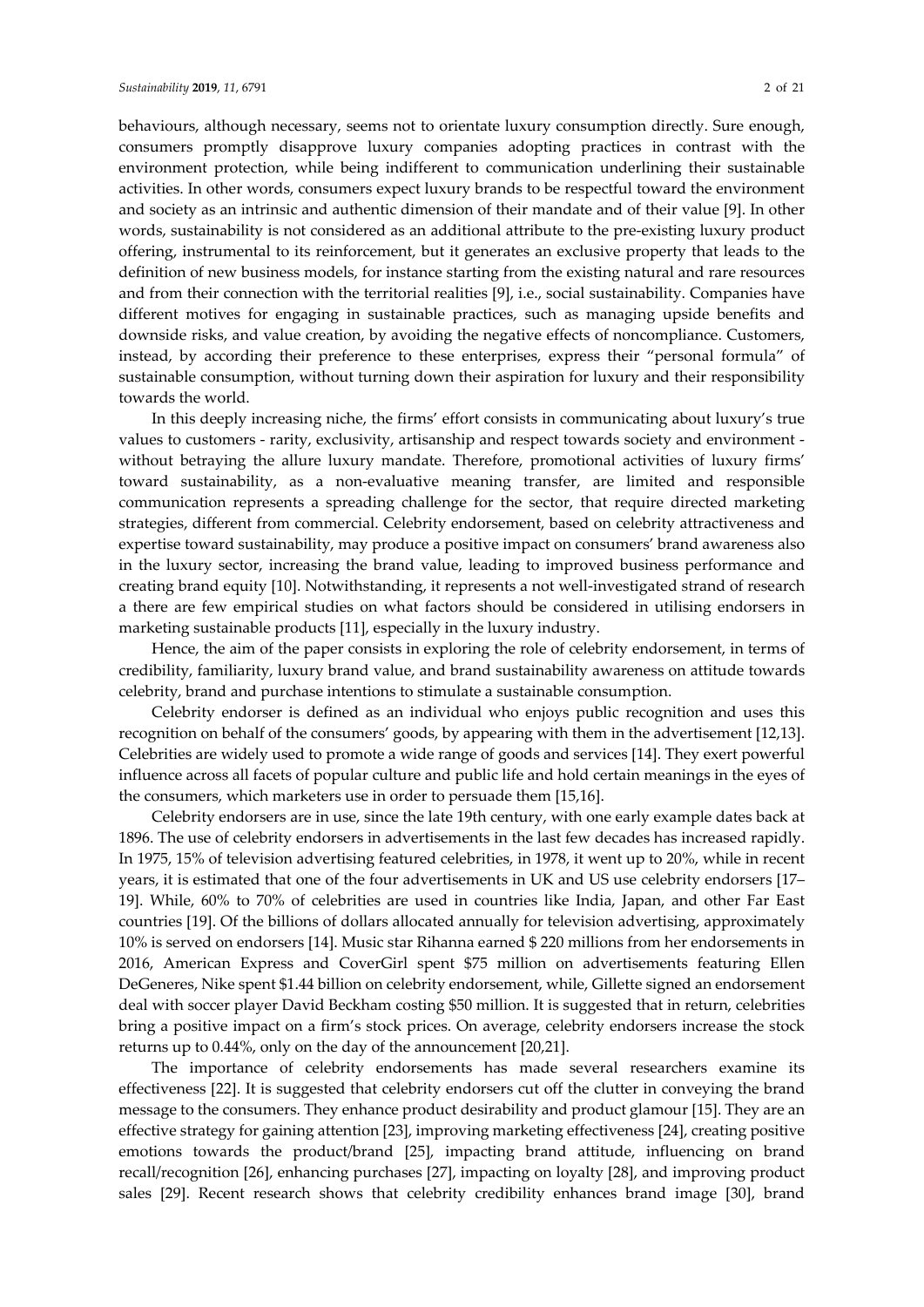credibility [31], brand equity [32], corporate credibility, and corporate image [33]. Despite these studies, current research shows that very little research work has been done on celebrity credibility [34], luxury brand value, brand awareness, and familiarity, and further their effects on attitudinal and behavioural constructs. To minimise these gaps, a conceptual model based on these relationships is developed. To address these relationships, associative network theory and theory of planned behaviour are used. Then, by verifying the conceptual model, the purpose of the study is to examine the importance of celebrity credibility, luxury brand value, brand awareness, and familiarity on attitudinal and behavioural constructs of the consumers in order to use celebrity endorsers to enhance sustainable product allure and glamour also in the luxury sector, considering that the domain of luxury is disconnected from daily purchases. Results from this study would help managers and advertisers to understand these effects in detail.

The paper starts with an explanation of the conceptual model, and a series of hypotheses are presented. Next, the paper sets out the research method, and a large-scale field survey investigation is undertaken to examine the results of the research hypotheses. Finally, the discussion and conclusions are presented.

#### **2. Conceptual Framework**

The conceptual model applied in this study is based on two theories. The first theory is of associative network theory, while the second theory is of planned behaviour. Associative network theory is used to explain the relationship between the celebrity and the brand. Theory of planned behaviour is used to explain the relationship between attitude, social norms, and behavioural control.

According to the *associative network theory*, human memory is defined as a network of interconnected nodes. Each node holds information and is connected or associated with other node based on associative links, such that when an individual thinks of something, s/he also activates other associated nodes [24]. In this study celebrity and brand represent nodes, which are interlinked and associated to each other, such that when consumers think of a celebrity, they may actually think of the endorsed brand, and vice versa [24]. This linking could provide a desirable association conducive to the creation of brand awareness and brand value [32].

The *theory of planned behaviour*—developed by Ajzen [35,36]—corrects the original model's limitation in predicting behaviour over which people have only partial discretionary control [37]. According to this theory, the most immediate and important predictor of behaviour is the person's intention [37,38]. The intention is determined by the attitude, i.e., the person's overall evaluation of favourableness or unfavourableness of the outcomes of the behavioural performance [36,37]. The second construct is a subjective norm, i.e., the person's perception of social pressure to perform or not to perform the behaviour. The last is perceived behavioural control, which suggests that the individual's perceptions of the ease or difficulty of performing the behaviour of the interest [37,38]. In this study, all the three, i.e., attitudes (attitude towards the celebrity, attitude towards the brand), social norm (luxury brand value), and behavioural control (purchase intentions), has been taken to the model.

Hence, Figure 1 presents the conceptual model applied in this study.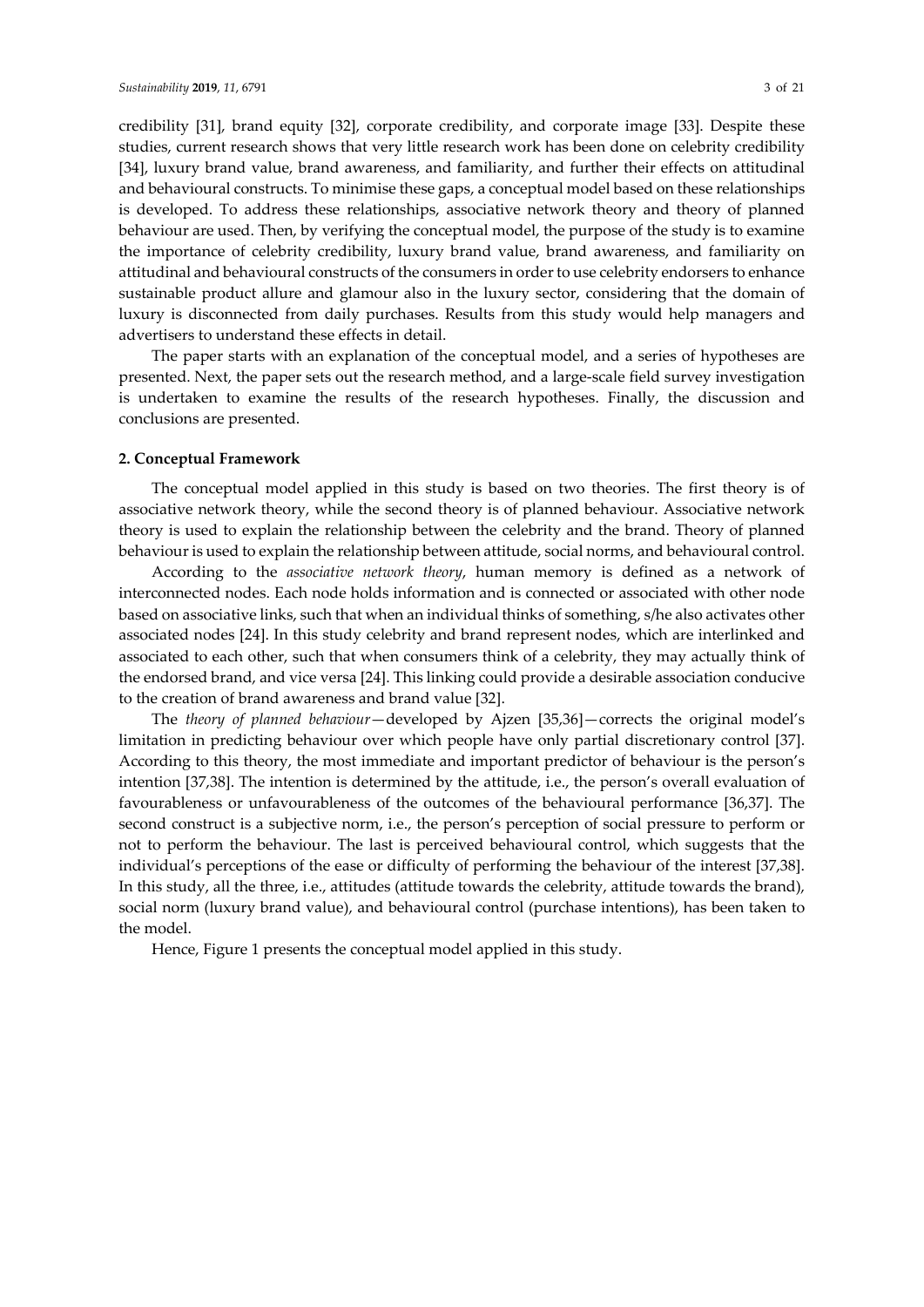

**Figure 1.** Conceptual framework.

# *2.1. Celebrity Credibility and Celebrity Endorsement*

Employing an appropriate celebrity endorser to promote a brand is an important, but yet difficult task [16,39]. Firms use several celebrity attributes to reduce the level of risk, involved in hiring a celebrity, such as an image, familiarity, and match-up between the brand and celebrity, etc., and one of the most important in all of them is celebrity credibility [39]. Celebrity credibility is defined as the extent to which the recipient perceives the source as having relevant knowledge and/or experience, and therefore, trusts the source to give unbiased information [15,34].

Research on the celebrity endorsement topic is derived from a landmark study on source credibility carried out by Hovland and his associates in 1953 [40]. Their study fundamentally rests on two general models: The source attractiveness model and the source credibility model. The source credibility model encompassed the expertness and trustworthiness of the source, while the source attractiveness model encompassed the attractiveness of the source. Source expertness is defined as the extent to which the source is perceived to be a source of valid assertions; source attractiveness is defined as the degree to which the source is considered to be familiar, likeable, similar and attractive; and source trustworthiness is defined as the degree of confidence in the communicator's intent to communicate the assertions he/she considers most valid [41–43]. Therefore, a celebrity engaged in sustainable causes can influence luxury consumers thanks to his attractiveness, justified by means of the source's expertness and trustworthiness.

A number of empirical investigations have been carried out into the effectiveness of celebrity credibility [19,41,43–47]. Most researchers have supported the generalisation that celebrity credibility influences beliefs, opinions, attitudes, behaviours and other credibility constructs [43,48–50]. Miller and Basehart [51] and McGinnies and Ward [52] investigated the impact of celebrity credibility on the persuasibility of the communication. Their results showed that when the celebrity endorser was highly credible, there was a positive impact on message persuasiveness and attitude change, while a celebrity endorser with low credibility was considered to be a questionable message source [19,34,52,53].

Further, it has been observed that a credible celebrity can also help in inducing the desired behaviour with regards to the advertisement, brand and purchase intention [49,54–56]. Lafferty and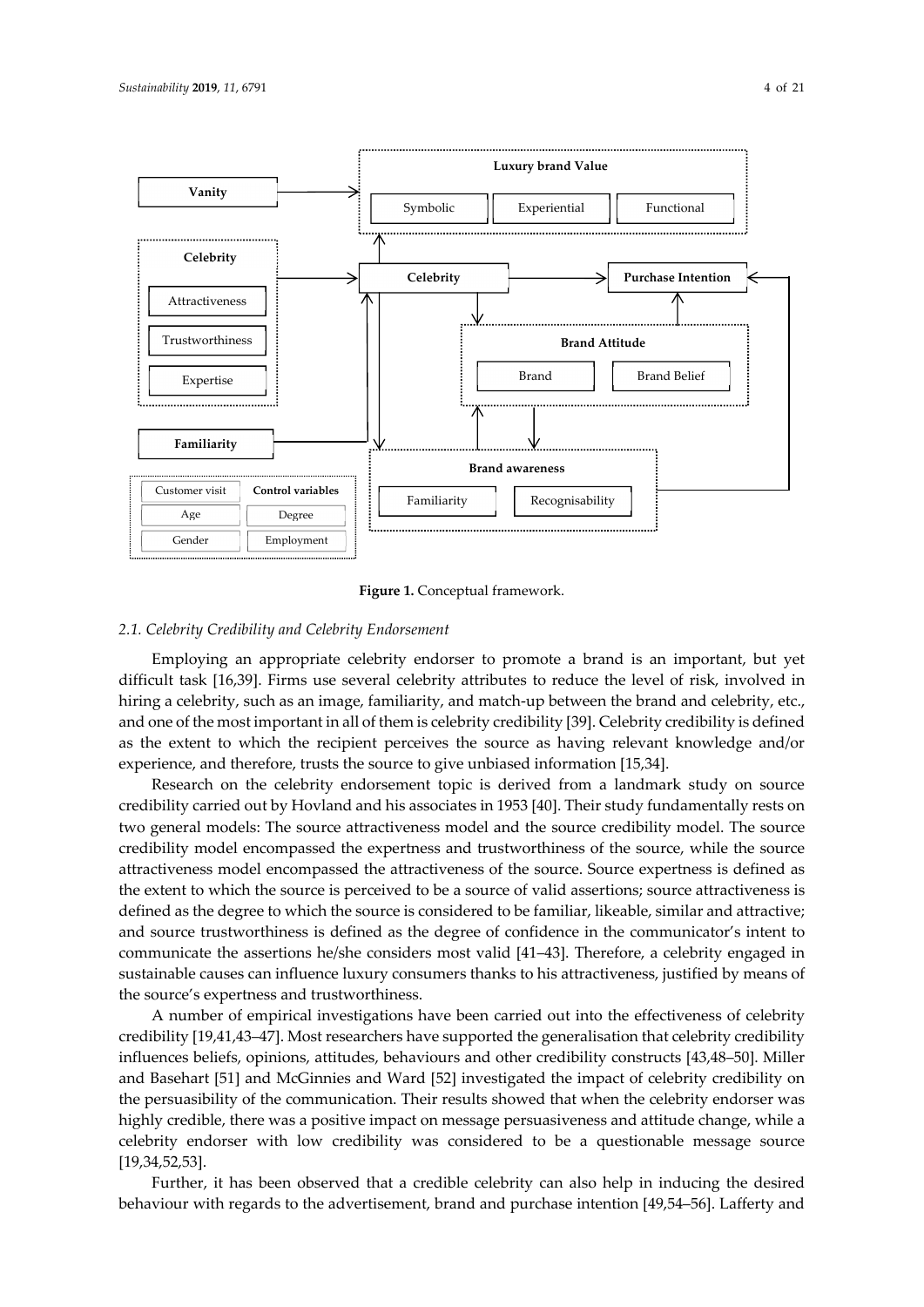Goldsmith [48], Goldsmith et al. [49] and Lafferty et al. [44] demonstrated the significant effects of celebrity credibility on attitude towards advertisement, attitude towards brand and purchase intention. La Ferle and Choi [50] examined a similar model in the South Korean context and proved that the celebrity credibility model had a positive effect. Sallam and Wahid [54] conducted a similar study within the context of Yemen and found a higher impact of celebrity credibility on all three attitudinal and behavioural constructs. Despite these studies, there is little evidence of celebrity credibility on attitude towards celebrity.

Based on this, the next hypothesis is:

## Hypothesis 1. *Celebrity credibility has a positive attitude towards celebrity endorsement*.

#### *2.2. Celebrity Familiariry and Celebrity Endorsement*

Familiarity is defined as an individual's familiarity with the source through any media exposure [57]. According to Fleck et al. [58], the effectiveness and acceptance of the message delivery may depend on the individual's familiarity with the source. It means that when the individual is familiar with the source, then the individual will less look for external information, while, the unfamiliarity with the source can increase the need for the external information [59].

Familiarity within the context of celebrity endorsement suggests consumers' knowledge regarding the celebrity and show how much they are familiar to the celebrity [60–62]. Previous research by using the relevant construct, i.e., brand, has proved that when the consumers are familiar with the brand, they will show a positive attitude and confidence towards the brand. While, when the consumers are unfamiliar with the source, they show a less positive effect and confidence towards the brand [59,63,64]. When consumers are unfamiliar to the celebrity, they are less likely to process the information in a similar way, mostly due to the reason that they have to learn and form accurate information. In the case of familiar celebrities, consumers already have some prior knowledge. In such circumstances, they are more likely to engage in a relatively less extensive, more confirmationbased processing and show higher positive attitudes toward the celebrity [64]. Hence, based on this argument, it can be suggested that celebrity familiarity has a positive effect on attitude towards the celebrity endorsement. Based on this, the next hypothesis is:

Hypothesis 2. *Celebrity familiarity has a positive effect on attitude towards the celebrity endorsement.* 

#### *2.3. Attitude towards Celebrity Endorsement and Purchase Intention*

Attitude is defined as an individual's personal evaluation, emotional feelings, and actions tendency towards affairs, objects, ideas, and behaviours [19]. It acts as a basis to individual's willingness in behaving under a specific manner [65,66]. The concept of attitude has been vastly applied in the marketing context since the 1960s [66]. Gresham and Shrimp [67] firstly proposed the impact of attitude on behaviour in marketing. It is suggested that a highly likeable and credible celebrity can form constructive consumers' attitude, which can further affect the behavioural intention [44,67,68]. It is also confirmed from the current literature that celebrity endorsement brings a significant and direct effect on the purchase intention [49,59–62,69]. Based on the above discussions, the next hypothesis suggests that:

Hypothesis 3a. *Attitude towards celebrity endorsement has a positive effect on purchase intentions.* 

#### *2.4. Attitude towards Celebrity Endorsement and Brand Awareness*

One of the major objectives of advertising is to create brand awareness, so that consumers can recall and recognise the brand name at the purchasing time [70]. Celebrity endorsers as an advertising source are an effective strategy to enhance brand recall and recognition [71]. They create a cobranding between themselves and the brand, such that when the consumers get information on celebrity endorsers, they equally, based on the associative nodes, get the awareness on the brand [72,73]. The associative nodes theory suggests that when a celebrity endorses a brand, consumers'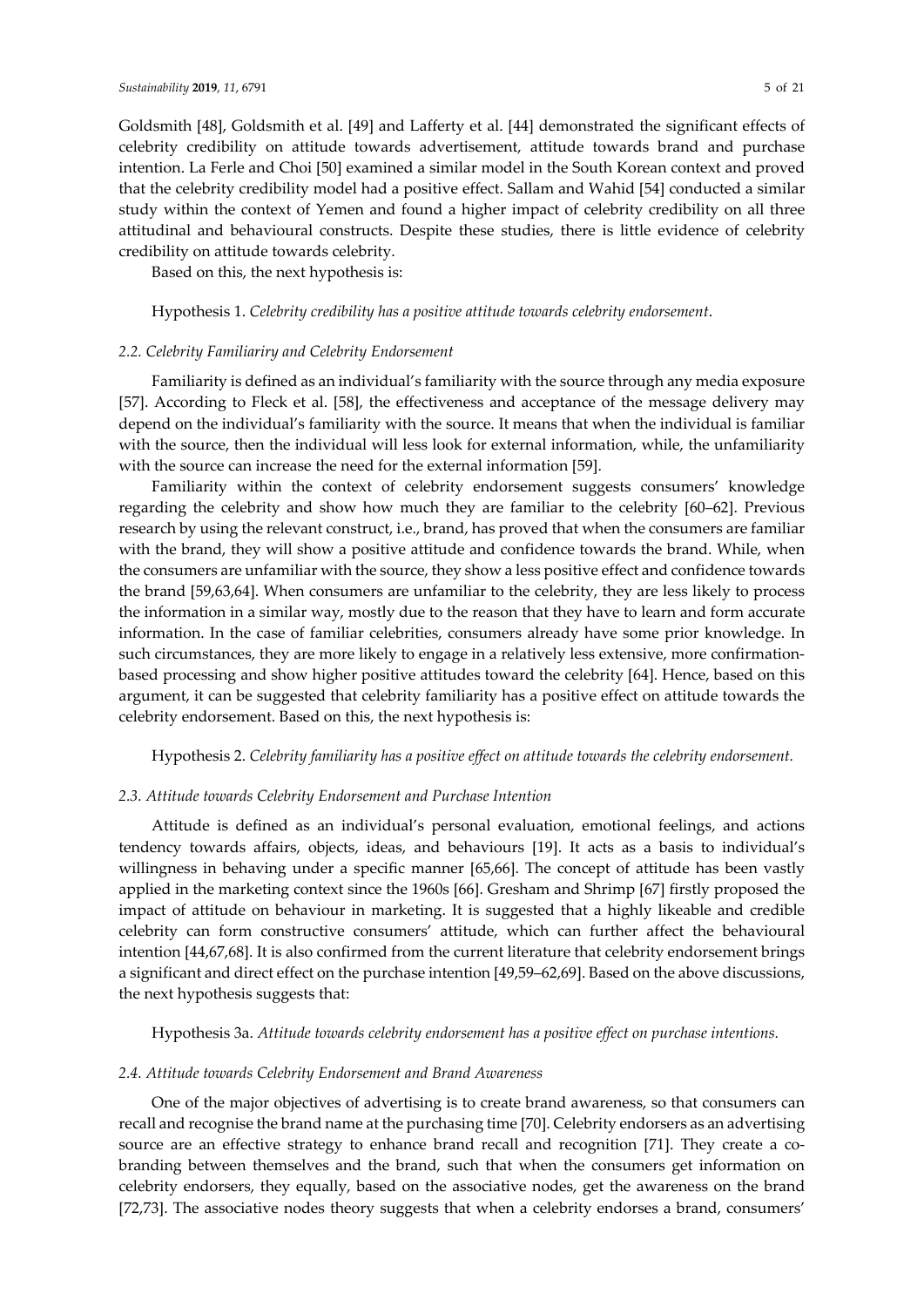perception of the celebrity link up with the associations of the endorsed brand in the memory [31,46]. Such a connection transfers the meanings of the celebrity, sustainability, for instance, among others, to the endorsed brand and increases brand awareness [46], also in terms of responsible choices towards society and environment. Research has found that celebrity endorsers are more effective than various other types of endorsement techniques in creating brand awareness [27,30]. Despite the importance of this relationship, only a little evidence has been found on examining the effect of celebrity endorsement on brand sustainability awareness [31,32]. Therefore, the next hypothesis is:

Hypothesis 3b. *Attitude towards celebrity endorsement has a positive effect on brand sustainability awareness.* 

## *2.5. Attitude towards Celebrity Endorsement and Brand Attitude*

Existing perceptions on the favourability of the credible celebrity can highly influence consumers' processing and assessment regarding the brand [68]. Many studies have explained and examined the influence of celebrity credibility on attitude towards the brand [24,55,56,74]. Solomon [25] suggested that consumers do not know the celebrity; however, they admire and accept them as reference groups, such as athletes, celebrities, performers or successful businesspersons. According to Solomon [25], consumers match themselves with celebrities and take them as a reference. Since consumers admire the celebrity, they would change their perception to the particular brand, when they see the advertisement endorsed by the celebrity endorser. For example, if the celebrity endorser adopts a sustainable behaviour, a consumer might perceive the brand as sustainable as the celebrity is and change the perception towards the brand.

Literature [68] reveals that celebrity endorsement can have a direct and indirect effect on attitude towards the brand. Goldsmith et al. [49] suggested that the effect of celebrity credibility on attitude towards the brand was mediated through the attitude towards the advertising. On the other-hand, Sallam [68] suggested that celebrity credibility had a partial effect on attitude towards the brand, while, Wang et al. [74] found that a celebrity endorser with high credibility could create an attitude towards the brand. Therefore, the next hypothesis is:

Hypothesis 3c. *The celebrity endorsement will positively affect the Attitude towards the brand.* 

# *2.6. Attitude Celebrity Endorsement Effect and Luxury Brand Value*

Radon [75] suggested that luxury brands are built on perceptions and images, and this can be strengthened by associating the brands with celebrity endorsers. Celebrity endorsers are extremely important and valuable to the brands, especially in the luxury fashion sectors [76]. They have enormous power and can successfully contribute to make and create luxury brands. They can transfer their personality, glamour, beauty, talent, style, status and sustainable behaviour to the luxury brands. Brands like Gucci, Prada, Dior, Swarovski, etc. have buoyed their demand and expand their markets by the involvement of celebrity status.

Research on celebrity endorsement effect on luxury brands is not extensive. Stafford et al. [77] and Spry et al. [32] suggested that the effectiveness of a celebrity endorsement can create credibility for a luxury brand. Okonkwo [76] suggested that celebrity endorsement is a great brand awareness creation tool, which can transfer the personality and status to the luxury brands' image. Pai [78] found that for luxury brands, using a celebrity endorser as a spokesperson leads to better advertising effects. Mostly, these researchers have given their suggestions on the topic, and very few of them has tried to examine the effect of celebrity endorsement on luxury brand. Based on this, the next hypothesis is:

Hypothesis 3d. *Attitude towards celebrity endorsement has a significant effect on the sustainable luxury brand value.*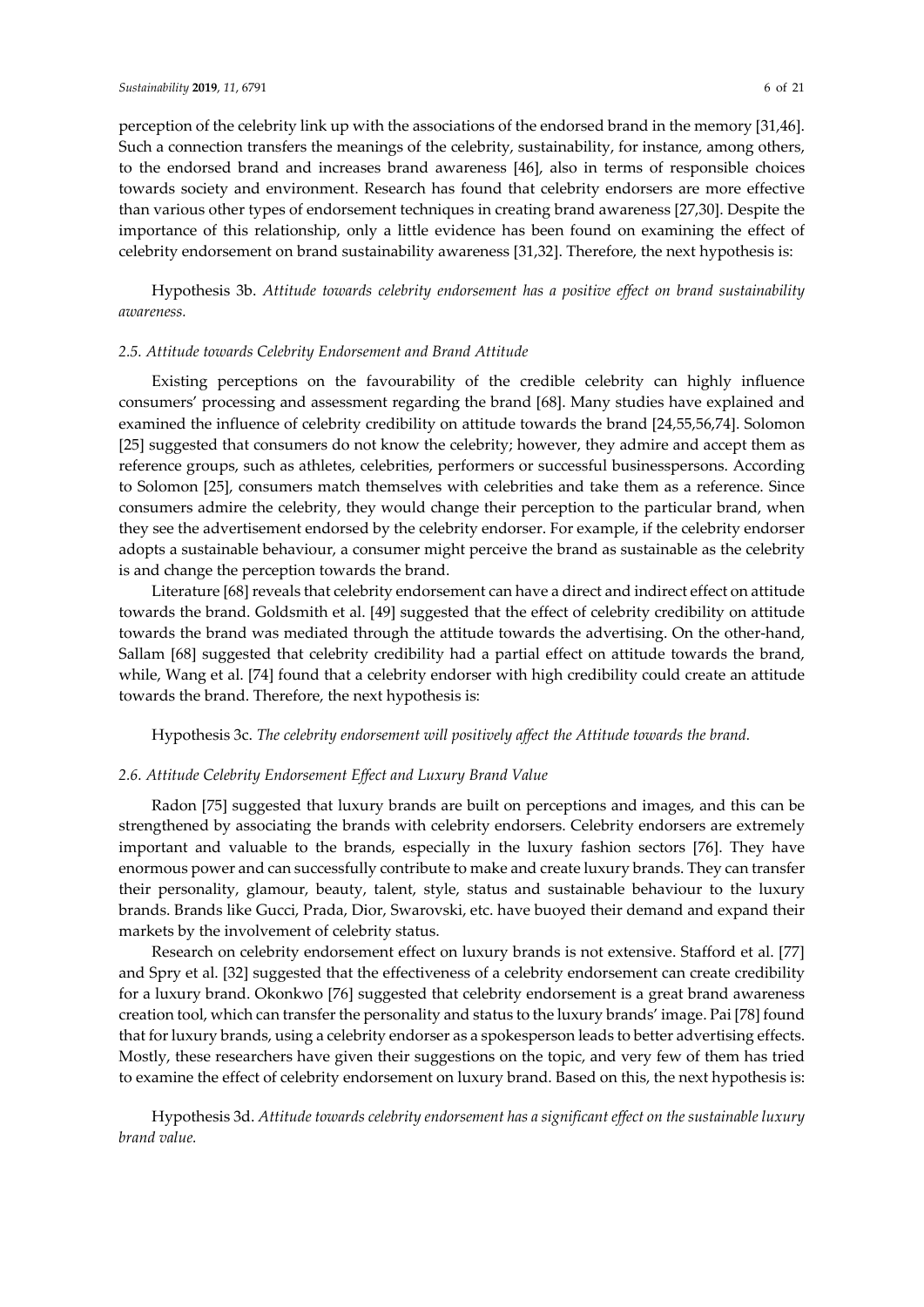## *2.7. Brand Awareness and Brand Attitude*

Brand awareness refers to whether consumers can recall or recognise a brand, or simply whether or not consumers know regarding a brand [79]. Brand awareness provides a learning advantage for consumers and influences them in making a decision by including the brand in their consideration set [79]. A familiar brand has a better information retrieval in the brain and has higher chances of chosen by consumers.

Previous researchers [80] have suggested that brand awareness consists of brand recall and brand recognition. Brand recall means when consumers see a product, can they recall a brand name exactly, while brand recognition means whether consumers the ability to identify a brand, when there is a brand cue, i.e., whether consumers can tell a brand correctly, if they ever see it again [80]. Furthermore, researchers [81] also differentiated between both of the parts, above, of brand awareness, based on depth and width. Depth is defined as how consumers recall or identify brand and width means when consumers purchase a product, whether a brand comes in their mind [80].

It is suggested that brand awareness has a positive effect on the brand attitude [80]. Consumers mostly prefer to buy a familiar and well-known brand [82]. They will show positive attitudes and preferences towards the brands, which are established and highly recognisable [80,83]. However, despite this importance, research on brand awareness effects on brand attitude is very scarce [79]. Mostly, researchers [82] have used lab experiments to examine these effects, and there is limited research on examining the effects based on quantitative data. To cover this gap, the next hypothesis is:

Hypothesis 4a. *Brand awareness has a positive effect on brand attitude.* 

## *2.8. Brand Awareness and Purchase Intention*

Alike, brand awareness effects on brand attitude, this study has also analysed the effects of brand awareness on purchase intention. Mostly researchers [80,84] have suggested that brand awareness can influence consumers' purchase intention. According to the researchers [80,85], a well-known brand can highly incline consumers to purchase the brand, whereas, an unfamiliar brand can decrease consumers' intention to make the purchase. Although, previous researchers [80,85,86] have found the positive effects of brand awareness on purchase intention, there is still a little evidence available in the literature. Therefore, the next hypothesis is:

Hypothesis 4b. *Brand awareness has a positive effect on purchase intention.* 

# *2.9. Brand Attitude on Purchase Intention*

A precedent has been set in the literature for the relationship between attitude towards the advertising, attitude towards the brand, and purchase intentions [49]. These causal sequences of attitude towards advertising to attitude towards brands, and attitude towards brand leading to purchase intention is an important measure of the source (i.e., advertising, celebrity, and brand) effectiveness [49]. Brand attitude suggests consumers' emotional reaction towards a brand [87], while, purchase intention suggests whether the individual would buy the brand. Previous researchers [44,49,87] have examined consumers' positive attitude towards the brand on buying behaviour. According to this research [49,87], positive attitude towards the brand increases consumers chances of purchase intention. Based on this relationship, the next hypothesis is:

Hypothesis 5. *Brand attitude has a positive effect on purchase intentions.* 

#### *2.10. Vanity and Luxury Brand Value*

Vanity is defined as having an excessive concern, and/or a positive view of one's physical appearance/personal achievements [73]. It is characterised by strong emphases on the outward appearance, because of its physical concerns and on conveying social status through conspicuous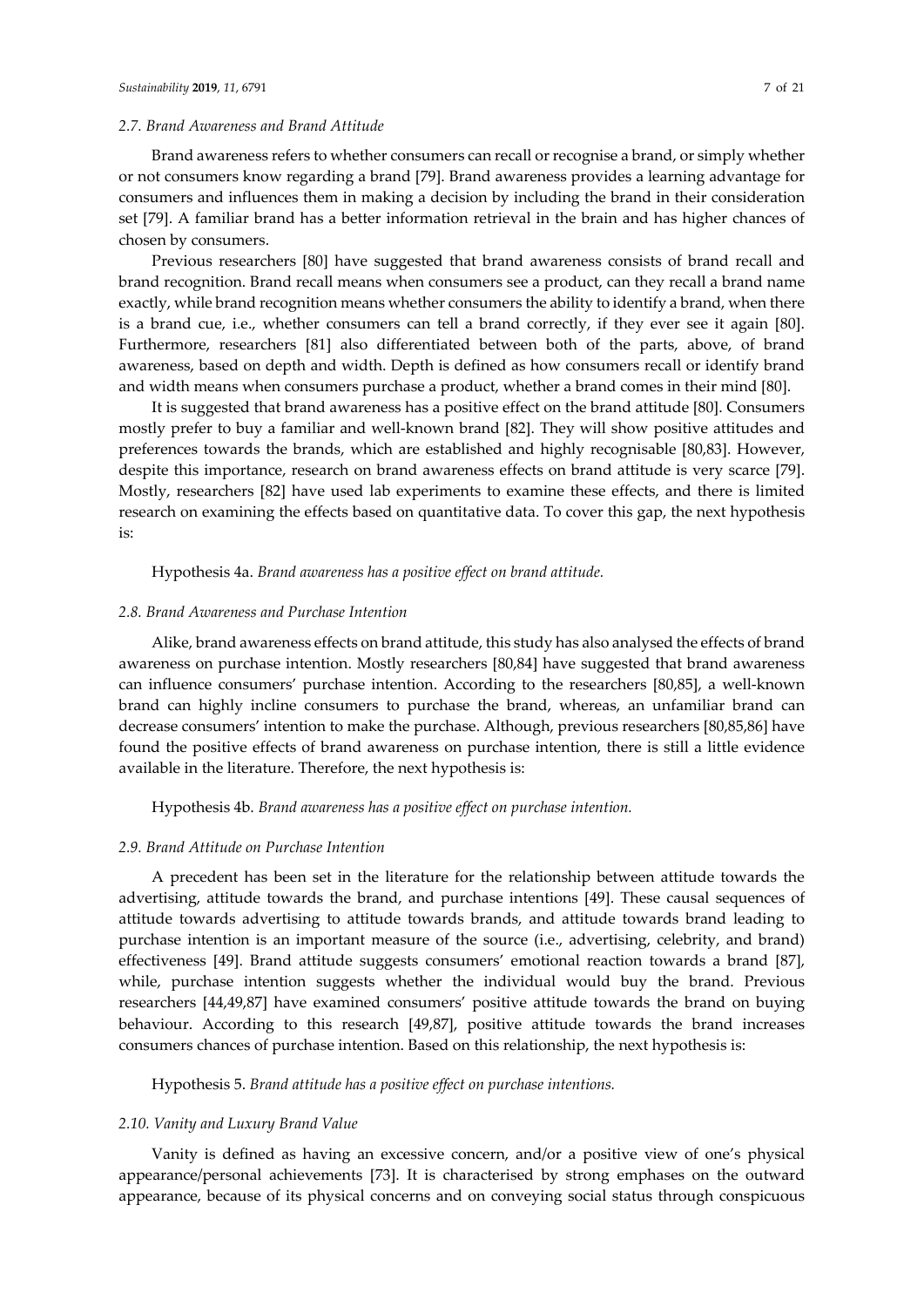consumption, because of its achievement concerns [88]. In this sense, it can be claimed that vanity is a personality trait, which is influenced by social/outside pressures [89].

Netemeyer et al. [90] categorised vanity based on physical and achievement vanity. They suggested that physical vanity is a concern for, and/or a positive view of, one's physical appearance, while, achievement vanity is an excessive concern for, and/or a positive view of, one's personal achievements [89]. The idea of physical vanity can be observed through various mediums, where the public are introduced to a constant stream of beautiful men and women, and are suggested that if they follow certain lifestyles, they will enhance their attractiveness. Within the academic world, studies [89] have suggested that physical attractiveness is significantly associated with social popularity, power, as well as increased self-esteem. It is suggested that attractive people are conceived as dominant, healthy, clever, and sexually attractive [89,91]. Achievement vanity is explained based on material possessions, such as success or status, which explains the achievements of individuals. Once again, various mediums are used to show individuals' off achievements, which they can achieve by following certain lifestyles.

Discourse on a vanity can be found in disciplines as diverse as linguistics, anthropology, economics, poetry and even consumer behaviour. In marketing literature, research suggests that the behaviour of vanity is usually observed by consumers to signal their social status and wealth by consuming luxury brands [92,93]. As luxury brands are appearance-related conspicuous products, vanity plays a role in influencing, motivating, and promoting brands to the consumers [88,94].

Vanity has received very little attention in the consumer behaviour or consumer affairs literature, and only a few studies have been found on examining its effects on luxury brands. Sedikides et al. [95] suggested that influential consumers, who are prone to vanity, also have higher spending on high-prestige products. Durvasula et al. [89] claimed that vanity was importantly linked with the consumption of luxury brands. Park et al. [88] failed to find the effect of vanity on luxury brands, while Hung et al. [73] only found the effect of vanity on purchase intention towards luxury brands and could not find any moderating effect of vanity on consumer perception, social influence, and purchase. Hence, the next hypothesis is:

Hypothesis 6. *Vanity has a positive effect on intentions.* 

#### *2.11. Luxury Brand and Purchase Intention*

The word 'luxury' in the luxury brand is derived from the Latin word 'luxuria', and it means 'extra of life' [96]. There is no universally recognised marketing definition of luxury brands in the literature. However, authors have usually classified them with the words like hedonistic experience, high price, heritage, controlled distribution, personalised service, social privilege, affluence, and luxury [96,97]. Luxury brands provide extra pleasure, and their usage brings supremacy, status, and esteem in its users.

Radon [75] mentioned that luxury brands have three benefits, i.e., functional benefits (intrinsic advantages of the brands), experiential benefits (feelings one get after the consumption), and symbolic benefits (extrinsic advantages of the products and services consumption). Hung et al. [73] suggested that functional benefits manifest the actual goods and service quality as perceived by the consumers. The experiential benefits consist of feelings and thoughts, which suggest that luxury brand is precious, rare and unique, while, the last category, i.e., symbolic benefits, indicate conspicuousness, expensiveness, and wealth of the brand [73]. Overall, these benefits impact the overall consumers' motivation to consume the luxury brand.

Luxury brands are critical extrinsic cues, which help consumers to gain social status in society [98]. Luxury brands enable consumers to satisfy their socio-psychological needs and are used as a means to impress others in society [98,99]. Bian and Forsythe [100] suggested that consumers, who desire self-expression and self-presentation attitudes, seek luxury brands that possess characteristics that reflect consumers' intrinsic values and beliefs. These attitudes further promote consumers' purchase intentions towards luxury brands [100,101]. Based on these explanations, the next hypothesis is: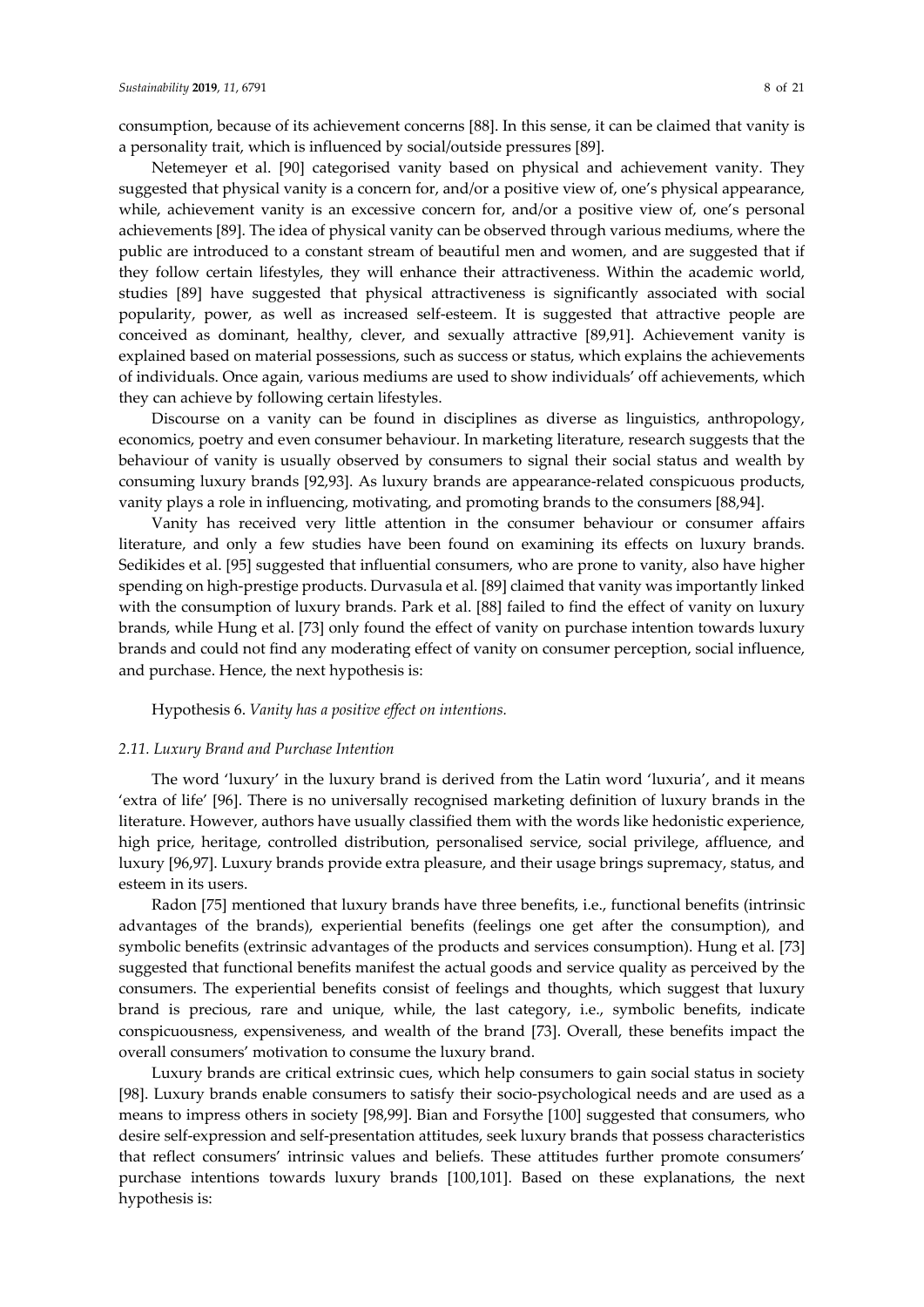Hypothesis 7. *Luxury brand value has a positive effect on purchase intention.* 

# **3. Materials and Methodology**

#### *3.1. Empirical Setting*

The study hypotheses are tested through the perceptions of consumers of high-end retail shops who enjoy a favourable reputation, due to the retailers' brand names [102,103]. The data were collected between May 2019 and August 2019 in London from the world top luxury brands by brand value in 2019, also acknowledged for their major engagement in sustainability [104]. This research uses non-probability snowballing as a distribution method to increase the sample size and access a representative sample within an inter-connected network of people [105]. This research collects a total of 562 questionnaires through face-to-face questionnaire and online survey, but excludes 48, due to large amounts of missing data. After making every possible effort to increase the response rate, this research obtains and analyses a total of 514 usable, completed questionnaires.

The majority of participants are female (56.8%) between the ages of 40 to 49 (29.2%) and have the place to purchase a luxury product than two times (42.6%) and twice (205%) per month. A high percentage of respondents are businessman/woman (34.3%). 64.5% are professionals, such as lawyers, dentists or architects. 17.5% are retired. 66.3% of the respondents have a master's degree or above. Table 1 illustrates the respondent characteristics in more detail.

|                                                                  | Frequency | Percent |                                    | Frequency | Percent |
|------------------------------------------------------------------|-----------|---------|------------------------------------|-----------|---------|
| Visit the Place to Purchase a Luxury<br><b>Product Per Month</b> |           |         | Employment                         |           |         |
| Once per year                                                    | 90        | 17.5    | Businessman/woman                  | 203       | 39.5    |
| Twice                                                            | 205       | 39.9    | Lawyer, dentist or architect, etc. | 64        | 12.5    |
| More than two times                                              | 219       | 42.6    | Office/clerical staffs             | 17        | 3.3     |
| Gender                                                           |           |         | Worker                             | 9         | 1.8     |
| Female                                                           | 292       | 56.8    | Civil servant                      | 9         | 1.8     |
| Male                                                             | 222       | 43.2    | Craftsman                          | 27        | 5.3     |
| Age                                                              |           |         | Student                            | 29        | 5.6     |
| 19 years old or less                                             | 27        | 5.3     | Housewife                          | 60        | 11.7    |
| 20 to 29 years                                                   | 98        | 19.1    | Retired                            | 90        | 17.5    |
| 30 to 39 years                                                   | 108       | 21.0    | Unemployed                         | 6         | 1.2     |
| 40 to 49 years                                                   | 118       | 23.0    | Degree                             |           |         |
| 50 to 59 years                                                   | 88        | 17.1    | High school                        | 24        | 4.7     |
| 60 years old or more                                             | 75        | 14.6    | Undergraduate                      | 149       | 29.0    |
|                                                                  |           |         | Postgraduate and above             | 341       | 66.3    |

Table 1. Demographic profile (N = 514).

## *3.2. Measurement*

This paper used the scale measurement from earlier studies, recognised to be psychometrically sound [106,107]. Celebrity credibility is measured based on three constructs (i) attractiveness, (ii) trustworthiness, and (iii) expertise [32,108]. Familiarity is tested through three items based on Spy et al.'s [32] study. Attitude towards celebrity endorsement scale contains six items [41,109,110]. Brand awareness is measured based on Ohanian [41] and Spry et al. [32] recommendation with four items. Brand attitude is measured through brand association [111–116] and brand belief [33,117–121]. Vanity is also obtained from Hung et al. [73]. Luxury brand value is measured via three constructs (i) symbolic, (ii) experiential, and (iii) functional [73,122]. Purchase intention is measured through 3 based on the recommendation by Calvo Porral and Lang [123] and Hung et al. [73]. Respondents are asked to indicate on seven-point Likert-type scales ranging from strongly disagree (1), to strongly agree (7).

The research measurement items are examined for reliability and validity. The construct level reliability is examined to ensures that items allocated to the same constructs reveal a higher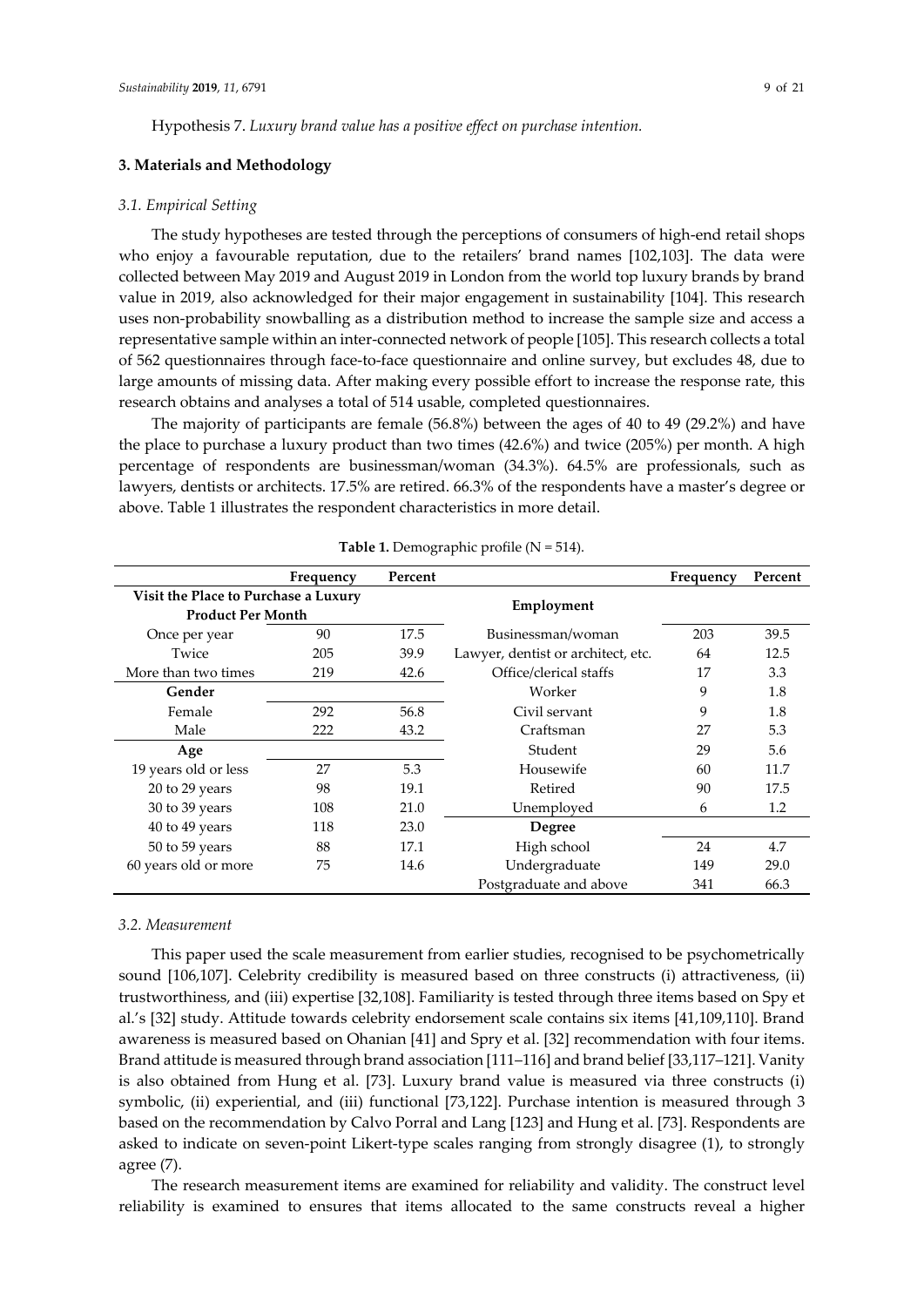relationship with other items. The construct level reliabilities of the scales are well above the commonly accepted requirements for psychometric reliability tests (0.708 through 0.810 > 0.70) [107,124]. The descriptive data for the constructs of interest are illustrated in Table 2.

| Scale                        | <b>Scale Items</b>                                 | <b>Major References</b>                    | Codes            |
|------------------------------|----------------------------------------------------|--------------------------------------------|------------------|
|                              | Attractiveness                                     |                                            |                  |
|                              | I find the celebrity endorser for brand X          |                                            |                  |
|                              | attractive                                         | Ohanian (1990); Spry et al. (2009)         | CCA1             |
|                              | I find the celebrity endorser for brand X classy   |                                            | CCA <sub>2</sub> |
|                              | Brand X is sexy                                    |                                            | CCA <sub>3</sub> |
|                              |                                                    |                                            |                  |
|                              | Brand X is handsome/beautiful                      |                                            | CCA4             |
|                              | I find the celebrity endorser for brand X elegant  |                                            | CCA <sub>5</sub> |
|                              | Trustworthiness                                    |                                            |                  |
|                              | I find the celebrity endorser for brand X          |                                            |                  |
|                              | dependable                                         | Ohanian (1990); Spry et al. (2009)         | CCT1             |
| <b>Celebrity Credibility</b> | Brand X is honest                                  |                                            | CCT <sub>2</sub> |
|                              |                                                    |                                            |                  |
|                              | I find the celebrity endorser for brand X reliable |                                            | CCT <sub>3</sub> |
|                              | Brand X is sincere                                 |                                            | CCT <sub>4</sub> |
|                              | Brand X is trustworthy                             |                                            | CCT <sub>5</sub> |
|                              | Expertise                                          |                                            |                  |
|                              | Brand X is expert                                  | Ohanian (1990); Spry et al. (2009)         | CCE1             |
|                              | Brand X is experienced                             |                                            | CCE <sub>2</sub> |
|                              |                                                    |                                            |                  |
|                              | Brand X is knowledgeable                           |                                            | CCE <sub>3</sub> |
|                              | Brand X is qualified                               |                                            | CCE4             |
|                              | Brand X is skilled                                 |                                            | CCE <sub>5</sub> |
|                              | I find the celebrity for brand X familiar          | Spry et al. (2011)                         | FAM1             |
| Familiarity                  | I can easily recognise the celebrity for brand X   |                                            | FAM2             |
|                              | I have heard of the celebrity for brand X before   |                                            | FAM3             |
|                              |                                                    |                                            |                  |
|                              | Celebrity endorsements increase the value of       | Ohanian (1990)                             | AT1              |
|                              | their endorsed fashion brand X                     |                                            |                  |
|                              | Celebrity endorsers' image and value increase      |                                            | AT <sub>2</sub>  |
|                              | their endorsed fashion brand X                     |                                            |                  |
|                              | Fashion brand X with celebrity endorsement is      |                                            |                  |
| Attitude towards             | more favourable                                    |                                            | AT <sub>3</sub>  |
| celebrity endorsement        | I think celebrity endorsement is an important      |                                            |                  |
|                              | factor when I make my decision about brand X       |                                            | AT <sub>4</sub>  |
|                              |                                                    |                                            |                  |
|                              | Celebrity endorsements of brand X could gain       | Dyson and Turco (1998)                     | AT5              |
|                              | consumers attention easily                         |                                            |                  |
|                              | Celebrity was one of the most effective methods    |                                            | AT <sub>6</sub>  |
|                              | of brand X building advertisement                  | Pringle (2004)                             |                  |
|                              | I am aware of brand X product category             | Ohanian (1990); Spry et al. (2009)         | BW1              |
|                              | I can recognise brand X product category           |                                            | BW <sub>2</sub>  |
|                              | Some characteristics of brand X come to mind       |                                            |                  |
| <b>Brand awareness</b>       |                                                    |                                            | BW <sub>3</sub>  |
|                              | quickly                                            |                                            |                  |
|                              | I remember brand X just because the celebrities    |                                            | BW <sub>4</sub>  |
|                              | are endorsing it                                   |                                            |                  |
|                              | <b>Brand association</b>                           |                                            |                  |
|                              | It is likely that brand X product category offers  |                                            |                  |
|                              | good value for money                               | Spry et al. (2009)                         | BAA1             |
|                              | It is likely that brand X product category would   |                                            |                  |
|                              | be technically advanced                            |                                            | BAA2             |
|                              |                                                    |                                            |                  |
|                              | I like brand X product category                    |                                            | BAA3             |
|                              | I trust brand X as a manufacturer of product       |                                            | BAA4             |
|                              | category                                           |                                            |                  |
|                              | I would feel proud to own a brand X                | Pappu et al. (2005); Spry et al., 2011     | BAA5             |
| <b>Brand Attitude</b>        | Brand X is up-market                               | Pappu et al. (2005)                        | BAA6             |
|                              | I can easily imagine brand X in my mind            | Aaker (1991, 1996), Pappu et al. (2005),   | BAA7             |
|                              | Some characteristics of brand X come to my         | Washburn and Plank (2002), Yoo and Donthu  |                  |
|                              |                                                    |                                            | BAA8             |
|                              | brand quickly                                      | (2002)                                     |                  |
|                              | <b>Brand Belief</b>                                |                                            |                  |
|                              | I believe, brand X has good serviceability         |                                            | BAB1             |
|                              | I enjoy using brand X                              | Batra and Ahtola (1991); Keller and Aaker  | BAB <sub>2</sub> |
|                              | I like the way brand X looks                       | (1992); Kim et al. (2014); Kwon and Lennon | BAB3             |
|                              | I believe, brand X appeals to people like me       | (2005; 2009; 2009)                         | BAB4             |
|                              |                                                    |                                            |                  |
|                              | I place a high emphasis on my appearance           | Hung et al. (2011)                         | VA1              |
|                              | It is important that I look good                   |                                            | VA2              |
| Vanity                       | I would feel embarrassed if I was around people    |                                            | VA3              |
|                              | and did not look my best                           |                                            |                  |
|                              | My achievement is highly regarded by others        |                                            | VA4              |

|  | Table 2. Measurement items. |  |
|--|-----------------------------|--|
|--|-----------------------------|--|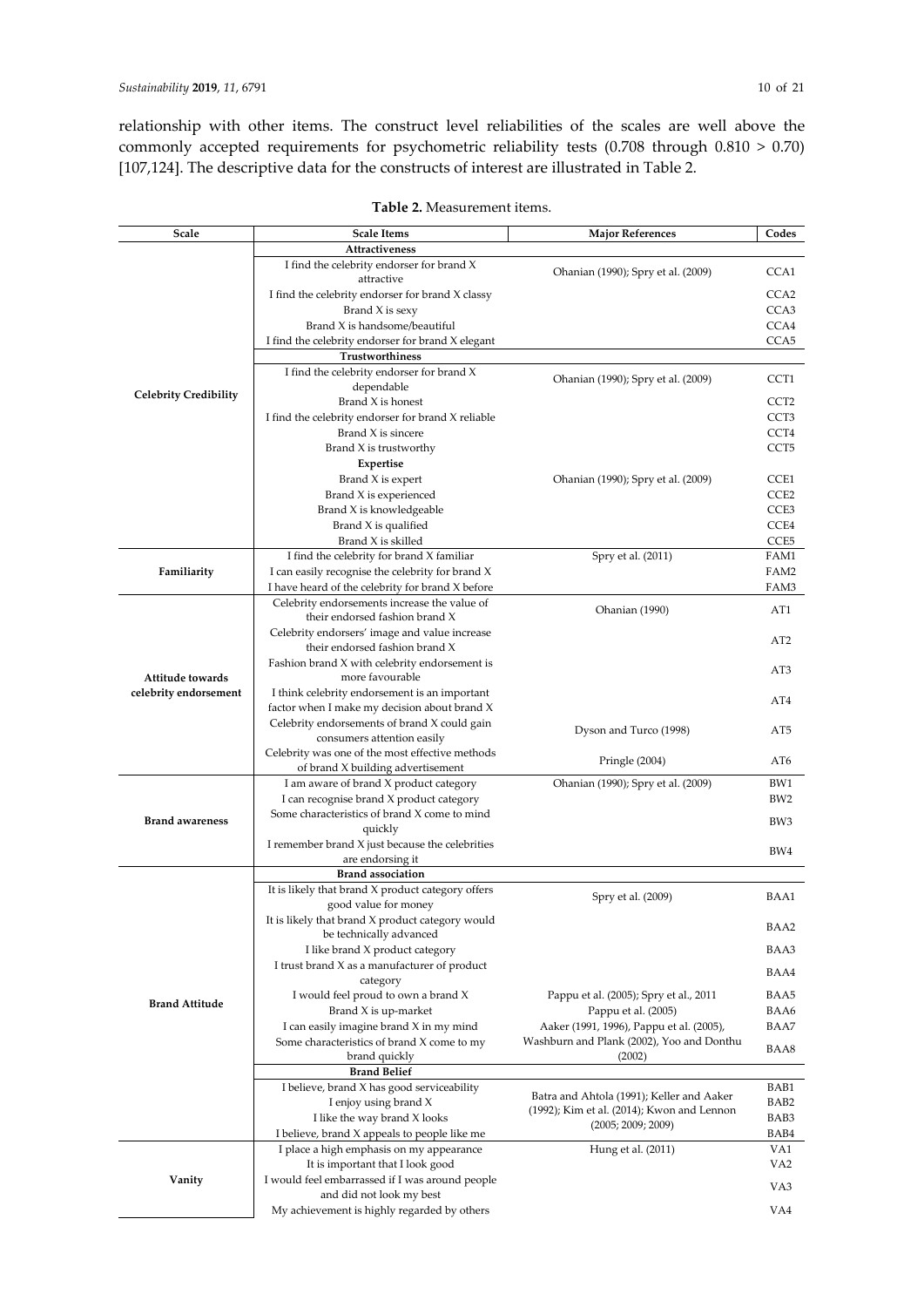|                           | I want others to look up to me because of my      |                                           | VA <sub>5</sub> |
|---------------------------|---------------------------------------------------|-------------------------------------------|-----------------|
|                           | accomplishments                                   |                                           |                 |
|                           | Achieving greater success than my peer is         |                                           | VA <sub>6</sub> |
|                           | important to me                                   |                                           |                 |
|                           | Symbolic                                          |                                           |                 |
|                           | Usage of brand X product will indicate that I am  | Tsai (2005)                               | VS1             |
|                           | a person with taste                               |                                           |                 |
|                           | Usage of brand X product will prevent me from     |                                           | VS <sub>2</sub> |
|                           | looking cheap                                     |                                           |                 |
|                           | Brand X product will help me to better fit into   |                                           | VS3             |
|                           | my social setting                                 |                                           |                 |
|                           | Brand X product enhances the perception that I    |                                           | VS <sub>4</sub> |
| <b>Luxury brand Value</b> | have a desirable lifestyle                        |                                           |                 |
|                           | Experiential                                      |                                           |                 |
|                           | Luxury Brand X product is rare                    | Hung et al. (2011)                        | VE1             |
|                           | Luxury Brand X product is unique                  |                                           | VE <sub>2</sub> |
|                           | Luxury Brand X product is stunning                |                                           | VE <sub>3</sub> |
|                           | Functional                                        |                                           |                 |
|                           | Luxury brand X product has the best quality       | Hung et al. (2011)                        | VF1             |
|                           | Luxury brand X product is sophisticated           |                                           | VF <sub>2</sub> |
|                           | Luxury brand X product is superior                |                                           | VF3             |
|                           | I have a strong possibility to purchase brand X's |                                           |                 |
|                           | product                                           | Calvo and Lang (2015); Hung et al. (2011) | PI1             |
| <b>Purchase Intention</b> | I am likely to purchase brand X's product         |                                           | PI <sub>2</sub> |
|                           |                                                   |                                           |                 |
|                           | I have high intention to purchase brand X's       |                                           | PI3             |

# **4. Results**

This study employed exploratory factor analysis (EFA) to examine inter-relationships between large numbers of variables, and to describe such variables in terms of their common underlying factors [107]. Initially, 59 items of measures of the thirteen proposed constructs are subjected to EFA. EFA is used to determine the factor structure of measures, scrutinise internal reliability and discover underlying structures in the research variables [125]. Table 3 illustrates the item loading (0.729 through 0.952) from the rotated component matrix, which satisfied the minimum criteria for factor loadings and fit within the theoretical factor structures [107]. Furthermore, the results designate that Cronbach's alpha (0.736 through 0.959) for each factor is internally consistent [124].

**Table 3.** Study constructs, Cronbach Alpha, scale items, mean, standard variation, and correlation matrix.

| Construct   |                                        |                  |       |              |         | CFA Loading Mean Standard Dev. Cronbach's alpha AVE Cons. Reliability |       |       |
|-------------|----------------------------------------|------------------|-------|--------------|---------|-----------------------------------------------------------------------|-------|-------|
|             | <b>Celebrity Credibility</b>           |                  |       |              |         |                                                                       |       |       |
|             | <b>Attractiveness</b>                  |                  |       |              |         | 0.946                                                                 | 0.886 | 0.727 |
|             |                                        | CCA <sub>1</sub> |       | 0.908 5.5389 | 1.27330 |                                                                       |       |       |
|             |                                        | CCA2             |       | 0.906 5.5331 | 1.33475 |                                                                       |       |       |
|             |                                        | CCA <sub>5</sub> |       | 0.845 5.5214 | 1.32031 |                                                                       |       |       |
|             | <b>Trustworthiness</b>                 |                  |       |              |         | 0.930                                                                 | 0.871 | 0.777 |
|             |                                        | CCT <sub>2</sub> |       | 0.838 5.4883 | 1.29809 |                                                                       |       |       |
|             |                                        | CCT <sub>3</sub> | 0.869 | 5.5097       | 1.31601 |                                                                       |       |       |
|             |                                        | CCT4             | 0.879 | 5.3366       | 1.47677 |                                                                       |       |       |
|             |                                        | CCT <sub>5</sub> |       | 0.898 5.3132 | 1.44595 |                                                                       |       |       |
|             | Expertise                              |                  |       |              |         | 0.923                                                                 | 0.884 | 0.726 |
|             |                                        | CCE1             | 0.890 | 5.6012       | 1.25752 |                                                                       |       |       |
|             |                                        | CCE4             | 0.902 | 5.6693       | 1.30658 |                                                                       |       |       |
|             |                                        | CCE <sub>5</sub> | 0.860 | 5.6790       | 1.24098 |                                                                       |       |       |
| Familiarity |                                        |                  |       |              |         | 0.890                                                                 | 0.854 | 0.719 |
|             |                                        | FAM1             |       | 0.848 5.0233 | 1.33167 |                                                                       |       |       |
|             |                                        | FAM2             | 0.865 | 4.9825       | 1.36572 |                                                                       |       |       |
|             |                                        | FAM3             | 0.849 | 5.0389       | 1.37311 |                                                                       |       |       |
|             | Attitude towards celebrity endorsement |                  |       |              |         | 0.791                                                                 | 0.852 | 0.810 |
|             |                                        | AT <sub>1</sub>  | 0.812 | 5.1167       | 1.40383 |                                                                       |       |       |
|             |                                        | AT <sub>2</sub>  |       | 0.864 5.1245 | 1.40733 |                                                                       |       |       |
|             |                                        |                  |       |              |         |                                                                       |       |       |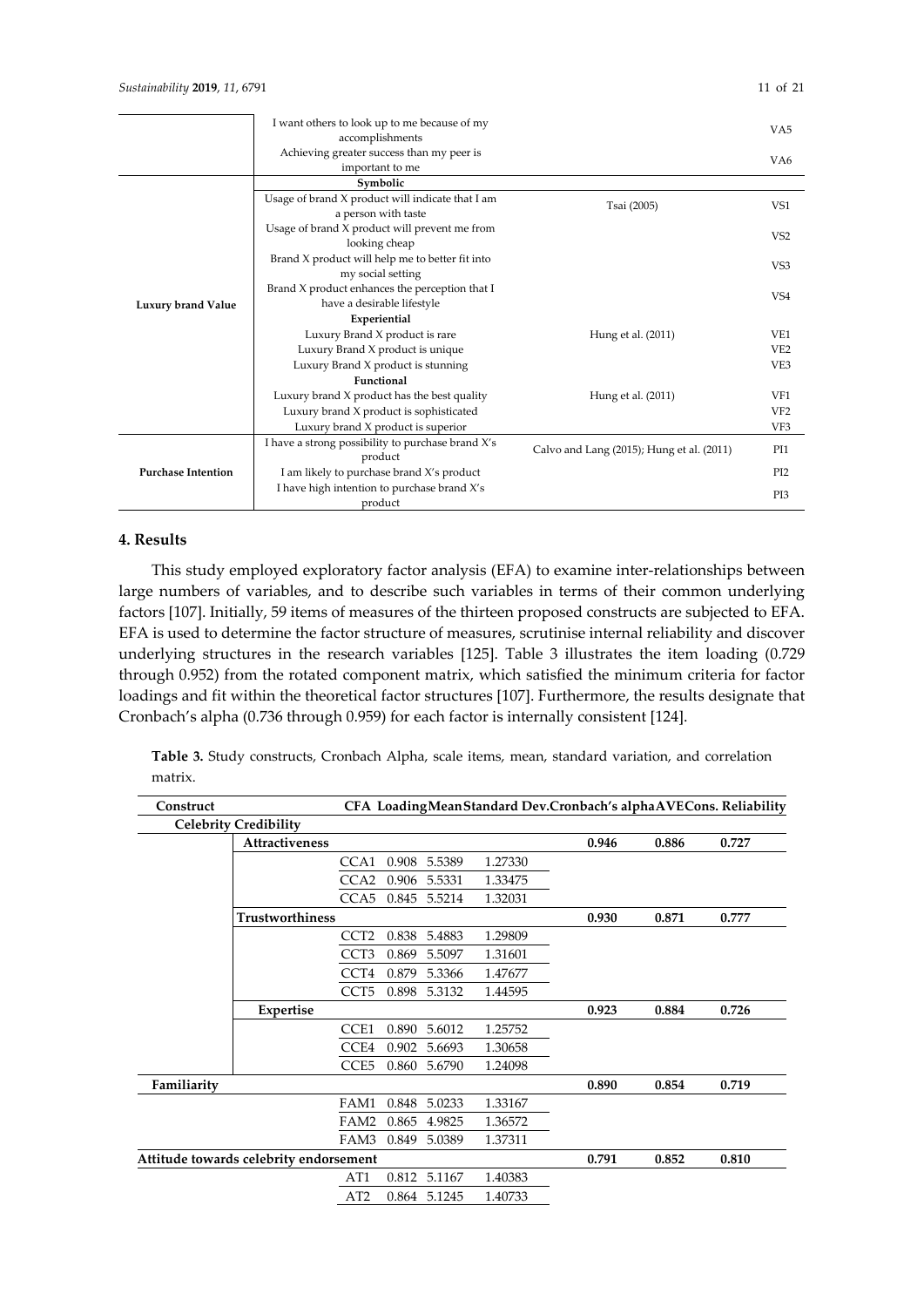|                       |                           | AT3              |       | 0.802 5.2062 | 1.46175 |       |       |       |
|-----------------------|---------------------------|------------------|-------|--------------|---------|-------|-------|-------|
|                       |                           | AT5              | 0.902 | 5.1187       | 1.47610 |       |       |       |
|                       |                           | AT6              |       | 0.878 5.2665 | 1.45798 |       |       |       |
|                       | <b>Brand awareness</b>    |                  |       |              |         | 0.920 | 0.855 | 0.719 |
|                       |                           | BW1              | 0.861 | 5.4708       | 1.44291 |       |       |       |
|                       |                           | BW <sub>2</sub>  | 0.863 | 5.4883       | 1.37963 |       |       |       |
|                       |                           | BW3              | 0.841 | 5.4514       | 1.35025 |       |       |       |
| <b>Brand Attitude</b> |                           |                  |       |              |         |       |       |       |
|                       | <b>Brand association</b>  |                  |       |              |         | 0.736 | 0.823 | 0.804 |
|                       |                           | BAA3             | 0.729 | 5.7568       | 1.20315 |       |       |       |
|                       |                           | BAA4             | 0.840 | 5.9358       | 1.20013 |       |       |       |
|                       |                           | BAA5             | 0.805 | 5.7354       | 1.23782 |       |       |       |
|                       |                           | BAA6             | 0.830 | 5.5019       | 1.30563 |       |       |       |
|                       |                           | BAA7             | 0.911 | 5.5447       | 1.33441 |       |       |       |
|                       | <b>Brand Belief</b>       |                  |       |              |         | 0.933 | 0.908 | 0.732 |
|                       |                           | BAB1             |       | 0.918 5.4864 | 1.38102 |       |       |       |
|                       |                           | BAB <sub>2</sub> |       | 0.913 5.5175 | 1.38661 |       |       |       |
|                       |                           | BAB <sub>3</sub> | 0.894 | 5.5564       | 1.33396 |       |       |       |
| Vanity                |                           |                  |       |              |         | 0.959 | 0.925 | 0.787 |
|                       |                           | VA1              | 0.917 | 5.5214       | 1.56114 |       |       |       |
|                       |                           | VA <sub>2</sub>  | 0.941 | 5.4105       | 1.65927 |       |       |       |
|                       |                           | VA3              | 0.891 | 5.3385       | 1.55791 |       |       |       |
|                       |                           | VA5              | 0.952 | 5.4319       | 1.58706 |       |       |       |
|                       | <b>Luxury Brand Value</b> |                  |       |              |         |       |       |       |
|                       | Symbolic                  |                  |       |              |         | 0.944 | 0.831 | 0.714 |
|                       |                           | VS1              | 0.815 | 5.7101       | 1.34918 |       |       |       |
|                       |                           | VS <sub>2</sub>  |       | 0.836 5.8054 | 1.34102 |       |       |       |
|                       |                           | VS3              |       | 0.843 5.7646 | 1.28457 |       |       |       |
|                       | Experiential              |                  |       |              |         | 0.915 | 0.903 | 0.730 |
|                       |                           | VE1              |       | 0.928 5.7179 | 1.28729 |       |       |       |
|                       |                           | VE2              |       | 0.899 5.6245 | 1.32933 |       |       |       |
|                       |                           | VE3              | 0.881 | 5.6420       | 1.36664 |       |       |       |
|                       | Functional                |                  |       |              |         | 0.936 | 0.813 | 0.709 |
|                       |                           | VF1              |       | 0.834 5.6984 | 1.28892 |       |       |       |
|                       |                           | VF2              | 0.833 | 5.8755       | 1.35079 |       |       |       |
|                       |                           | VF3              | 0.772 | 5.8599       | 1.34056 |       |       |       |
|                       | <b>Purchase Intention</b> |                  |       |              |         | 0.935 | 0.810 | 0.708 |
|                       |                           | PI1              |       | 0.818 5.6342 | 1.39844 |       |       |       |
|                       |                           | PI <sub>2</sub>  |       | 0.812 5.6537 | 1.41446 |       |       |       |
|                       |                           | PI3              | 0.800 | 5.5331       | 1.47490 |       |       |       |

Table 4 demonstrates that the majority of the independent variables significantly correlated to the dependent variables and the majority of variables are linear with each other. In addition, in this study, to examine the common method bias and a common latent factor, we employed Harman's one-factor test by using a chi-square difference among the original and fully constrained model [126,127]. The results show that the two models are statistically dissimilar and share a variance, and the original findings of the model were examined without any consideration of method biases.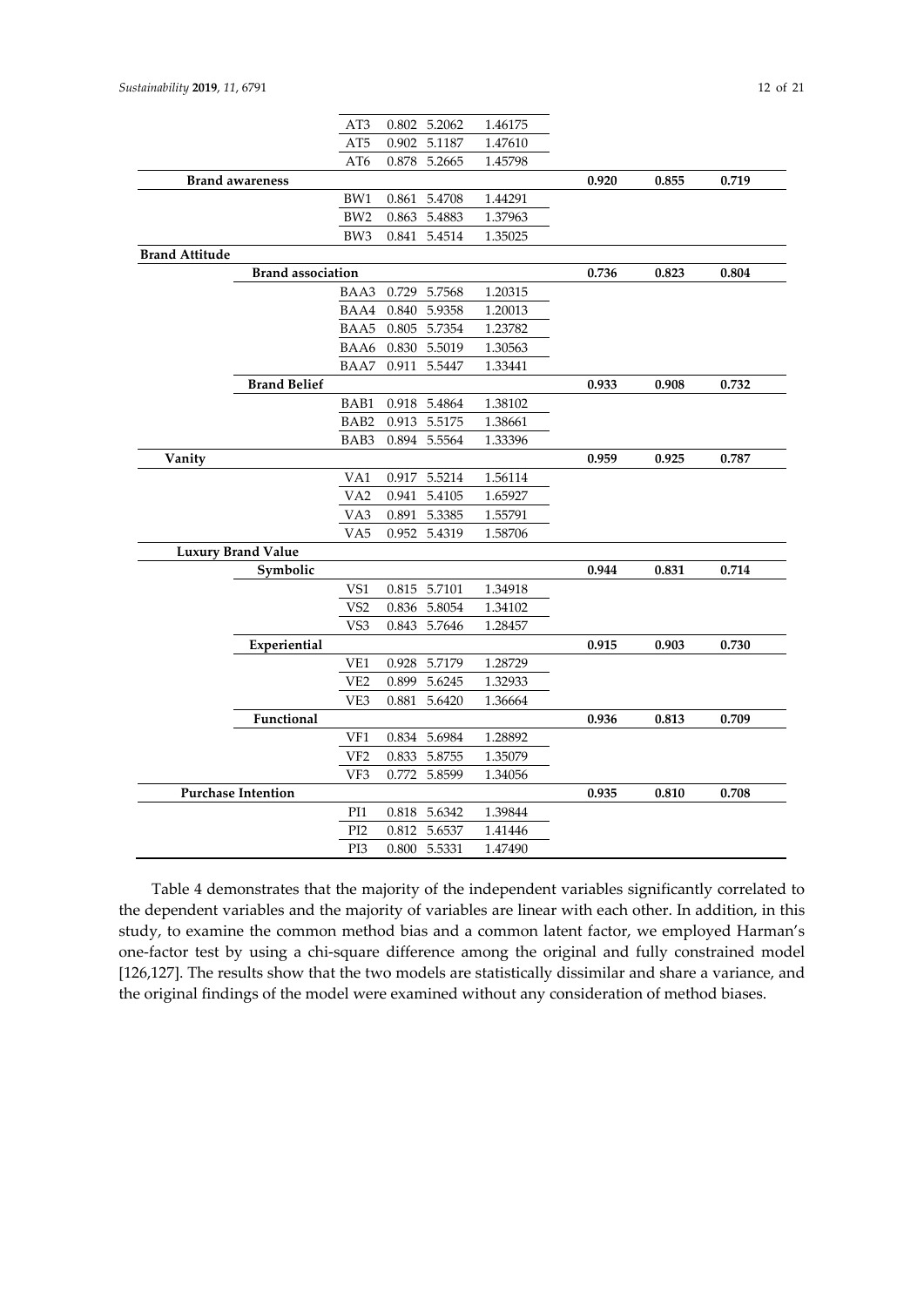|                           | CCA           | $_{\rm CCT}$ | $\ensuremath{\mathsf{CCE}}$ | FAM          | $\bf AT$     | BW          | BAA       | BAB          | $\mathbf{V}\mathbf{A}$ | <b>VS</b>    | ${\bf VE}$   | $\mathbf{VF}$ | $\mathbf{PI}$ | Age      | Degree       | Employ.   | Gender       | Visit |
|---------------------------|---------------|--------------|-----------------------------|--------------|--------------|-------------|-----------|--------------|------------------------|--------------|--------------|---------------|---------------|----------|--------------|-----------|--------------|-------|
| Credibility               |               |              |                             |              |              |             |           |              |                        |              |              |               |               |          |              |           |              |       |
| $\mathsf{CCA}$            | $\mathbf{1}$  |              |                             |              |              |             |           |              |                        |              |              |               |               |          |              |           |              |       |
| CCT                       | $.247**$      | <sup>1</sup> |                             |              |              |             |           |              |                        |              |              |               |               |          |              |           |              |       |
| CCE                       | $.328**$      | $.342**$     | $\mathbf{1}$                |              |              |             |           |              |                        |              |              |               |               |          |              |           |              |       |
| FAM                       | 0.015         | 0.016        | 0.027                       | $\mathbf{1}$ |              |             |           |              |                        |              |              |               |               |          |              |           |              |       |
| $\bf AT$                  | $.251**$      | $.215**$     | $.187***$                   | $.405**$     | $\mathbf{1}$ |             |           |              |                        |              |              |               |               |          |              |           |              |       |
| $\mathbf{BW}$             | $.416**$      | $.233**$     | $.191**$                    | 0.071        | $.331**$     | $\,$ 1 $\,$ |           |              |                        |              |              |               |               |          |              |           |              |       |
| <b>Brand Attitude</b>     |               |              |                             |              |              |             |           |              |                        |              |              |               |               |          |              |           |              |       |
| BAA                       | $.342**$      | $.359**$     | .325**                      | $-0.045$     | $.254***$    | $.335***$   | $\,1\,$   |              |                        |              |              |               |               |          |              |           |              |       |
| BAB                       | $.169**$      | $.222**$     | $.179**$                    | $-0.048$     | $.077*$      | $.118***$   | $.604**$  | $\mathbf{1}$ |                        |              |              |               |               |          |              |           |              |       |
| $\mathbf{V}\mathbf{A}$    | $.087^{\ast}$ | 0.020        | 0.021                       | $.246**$     | $.216***$    | $.185***$   | 0.048     | 0.019        | $\overline{1}$         |              |              |               |               |          |              |           |              |       |
| Luxury brand value        |               |              |                             |              |              |             |           |              |                        |              |              |               |               |          |              |           |              |       |
| $\mathbf{v}\mathbf{s}$    | $.308**$      | $.320**$     | .337**                      | $-0.019$     | $.364***$    | .386**      | $.476**$  | $.134***$    | $.147**$               | $\mathbf{1}$ |              |               |               |          |              |           |              |       |
| $\mathbf{v}\mathbf{s}$    | 0.062         | 0.072        | $.129**$                    | $.077*$      | $.157***$    | $.081*$     | $.121***$ | $.091*$      | $.194**$               | $.165***$    | $\mathbf{1}$ |               |               |          |              |           |              |       |
| $\mathbf{VF}$             | $.431**$      | $.315**$     | $.315**$                    | 0.030        | $.319**$     | $.477**$    | $.405**$  | $.081\%$     | $.144**$               | $.540**$     | $.250**$     | $\,$ 1        |               |          |              |           |              |       |
| <b>Purchase Intention</b> | $.375**$      | $.372**$     | $.292**$                    | $0.018\,$    | $.418**$     | $.368**$    | $.398**$  | $.216**$     | $.160**$               | $.496**$     | $.355**$     | $.503**$      | $\,$ 1 $\,$   |          |              |           |              |       |
| Age                       | $-0.051$      | $-0.025$     | 0.027                       | 0.014        | $-0.005$     | $-0.035$    | 0.004     | 0.029        | 0.026                  | 0.065        | $-0.003$     | 0.041         | 0.006         | 1        |              |           |              |       |
| Degree                    | $-0.041$      | 0.015        | $-0.004$                    | $\,0.048\,$  | $-0.029$     | 0.039       | 0.021     | 0.051        | 0.013                  | 0.006        | 0.033        | $-0.037$      | $-0.013$      | $.170**$ | $\mathbf{1}$ |           |              |       |
| Employment                | 0.031         | 0.040        | 0.027                       | $-0.038$     | 0.049        | $-0.021$    | 0.004     | 0.005        | 0.016                  | 0.023        | 0.072        | 0.031         | $.096*$       | $.112**$ | 0.001        | $\,1\,$   |              |       |
| Gender                    | $-0.010$      | 0.039        | 0.020                       | 0.040        | 0.032        | 0.007       | 0.066     | 0.052        | 0.017                  | $.074*$      | 0.035        | 0.058         | 0.058         | $.093*$  | $-0.068$     | $-.203**$ | $\mathbf{1}$ |       |
| Visit                     | 0.003         | 0.072        | 0.035                       | $-0.024$     | 0.006        | 0.026       | 0.013     | $-0.002$     | $-0.012$               | $.098*$      | $.120**$     | $.120**$      | $.097*$       | .179**   | .099*        | .381**    | $-0.036$     |       |

**Table 4.** Correlation matrix for the constructs.

\*\*. Correlation is significant at the 0.01 level (1-tailed). \*. Correlation is significant at the 0.05 level (1-tailed).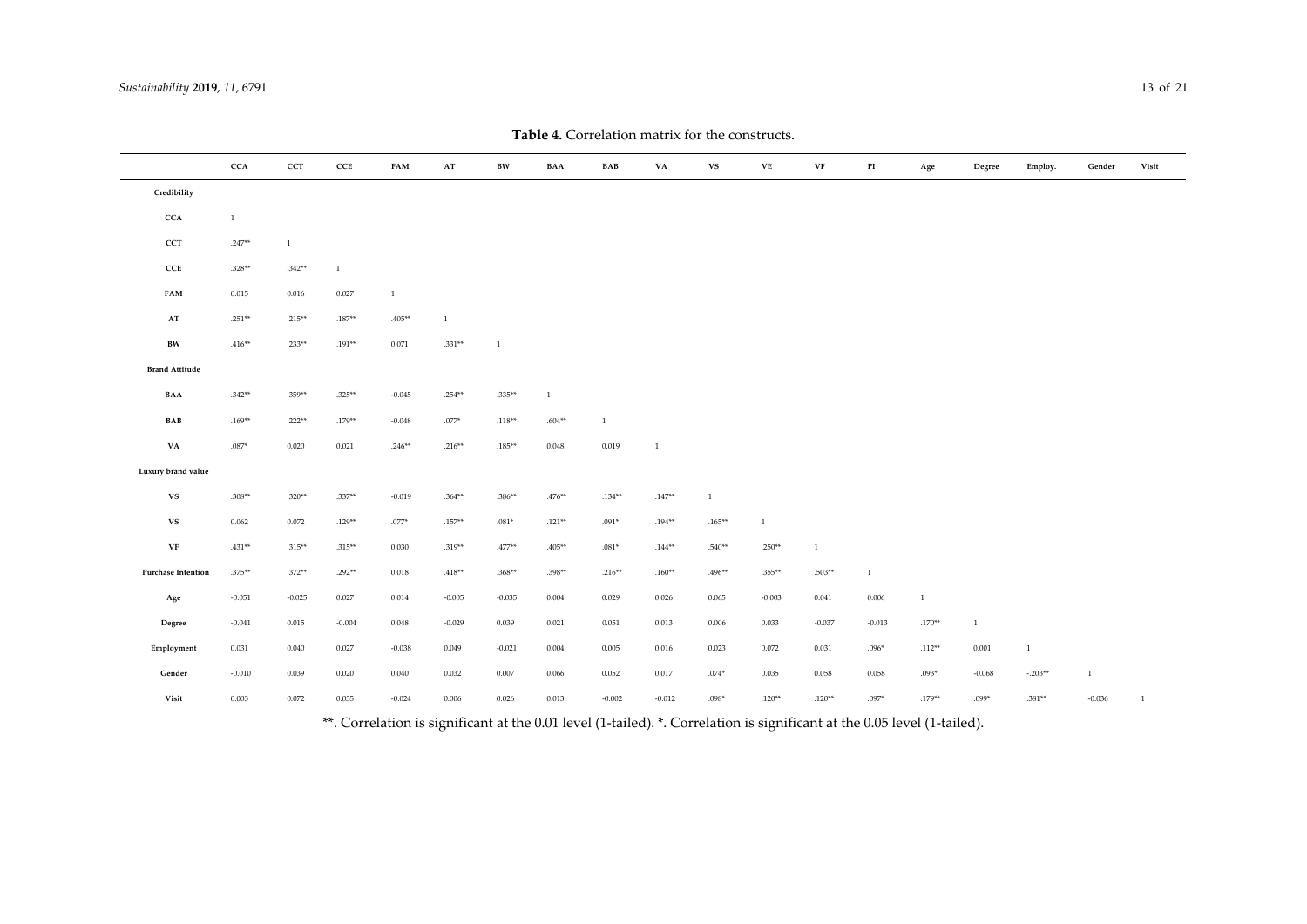To examine the research model and hypotheses, this study uses analysis of moment structure (AMOS) 21, confirmatory factor analysis (CFI) and structural equation model (SEM). Based on the recommendation by Hair et al. [107] and Tabachnick and Fidell [125], the model fit is assessed for overall fitness. The results show that root mean squared approximation of error (RMSEA) (0.063 < 0.08) and the comparative fit index (CFI)  $(0.918 > 0.90)$  provide sufficient unique information to evaluate a model, which indicates acceptable fit [128]. Tucker-Lewis index (TLI), and the incremental fit index (IFI) indicate satisfactory fit (0.910 and 0.918 > 0.90, respectively) [107]. Furthermore, the goodness-of-fit index (GFI) and the adjusted goodness-of-fit index (AGFI) are below the acceptable cut-off level (0.812 and 0.786, respectively). Based on Hair et al. [107], there is no exact value on any index can distinct models into satisfactory and unsatisfactory fits.

Based on the standardised parameter estimates for the hypothesised associations between the research constructs, the findings, as shown in Table 5, offer support for H1 (celebrity credibility -> attitude towards celebrity endorsement) ( $\gamma$  = 0.871, t = 6.999). The relationship between customers perceptions towards celebrity familiarity and attitude towards celebrity endorsement is not statistically significant ( $\gamma$  = 0.094, t = 1.660,  $p$  = 0.094), therefore, hypothesis 2 is rejected. Hypotheses H3a (Attitude towards Celebrity Endorsement -> Purchase Intention) and H3b (Attitude towards Celebrity Endorsement -> Brand awareness) ( $\gamma$  = 1.017, t = 2.043;  $\gamma$  = 0.425, t = 9.732, respectively) are supported. However, the results show there is no significant relationship between attitude towards celebrity endorsement and brand attitude (γ = 0.057, t = 1.141, *p* = 0.254), thus, hypothesis 3c is rejected. Hypothesis 3d shows the direct relationships between attitude towards celebrity endorsement and luxury brand value ( $γ = 0.237$ , t = 6.124). With regard to hypothesis H4a and H4b, the results demonstrate that there is no relationships between brand awareness and brand attitude ( $\gamma$  = 0.097, t = 1.882, *p* = 0.060). In addition, the relationships between brand awareness and purchase intention is found insignificant ( $\gamma$  = 0.069, t = 1.604, p = 0.109).

On the other hand, there is a significant relationship between brand attitude and purchase intention ( $\gamma$  = 0.983, t = 2.043) and the examination demonstrates the significant relationships between vanity and luxury brand value ( $\gamma$  = 0.068, t = 3.104), so, hypotheses H5 and H6 are fully accepted. Regarding hypothesis 7, there is a significant relationship between luxury brand value and purchase intention ( $\gamma$  = 8.070, t = 2.018). The results validate the research model and the hypothesised relationships between the constructs of interest; eight out of the eleven relationships are accepted.

|                  | <b>Standardised Regression Paths</b>      | Estimate        | C.R                                       | D     | <b>Hypothesis</b> |       |                   |
|------------------|-------------------------------------------|-----------------|-------------------------------------------|-------|-------------------|-------|-------------------|
| H1               | Celebrity Credibility                     | $---$<br>$\geq$ | Attitude towards Celebrity<br>Endorsement | 0.871 | 6.999             | ***   | Supported         |
| H <sub>2</sub>   | Familiarity                               | $---$<br>$\geq$ | Attitude towards Celebrity<br>Endorsement | 0.094 | 1.660             | 0.097 | Not-<br>Supported |
| H <sub>3</sub> a | Attitude towards Celebrity<br>Endorsement | $---$<br>$\geq$ | Purchase Intention                        | 1.017 | 2.043             | 0.041 | Supported         |
| H3b              | Attitude towards Celebrity<br>Endorsement | $---$<br>>      | <b>Brand awareness</b>                    | 0.425 | 9.732             | ***   | Supported         |
| H3c              | Attitude towards Celebrity<br>Endorsement | $---$<br>>      | Brand Attitude                            | 0.057 | 1.141             | 0.254 | Not-<br>Supported |
| H3d              | Attitude towards Celebrity<br>Endorsement | ---<br>>        | Luxury brand Value                        | 0.237 | 6.124             | ***   | Supported         |
| H <sub>4a</sub>  | Brand awareness                           | ---<br>>        | <b>Brand Attitude</b>                     | 0.097 | 1.882             | 0.060 | Not-<br>Supported |
| H4b              | Brand awareness                           | ---<br>>        | Purchase Intention                        | 0.069 | 1.604             | 0.109 | Not-<br>Supported |
| H <sub>5</sub>   | <b>Brand Attitude</b>                     | ---<br>>        | Purchase Intention                        | 0.983 | 2.043             | 0.041 | Supported         |
| H <sub>6</sub>   | Vanity                                    | ---<br>$\geq$   | Luxury brand Value                        | 0.068 | 3.104             | 0.002 | Supported         |
| H7               | Luxury brand Value                        | ---<br>>        | Purchase Intention                        | 8.070 | 2.018             | 0.044 | Supported         |

**Table 5.** Results of hypothesis testing.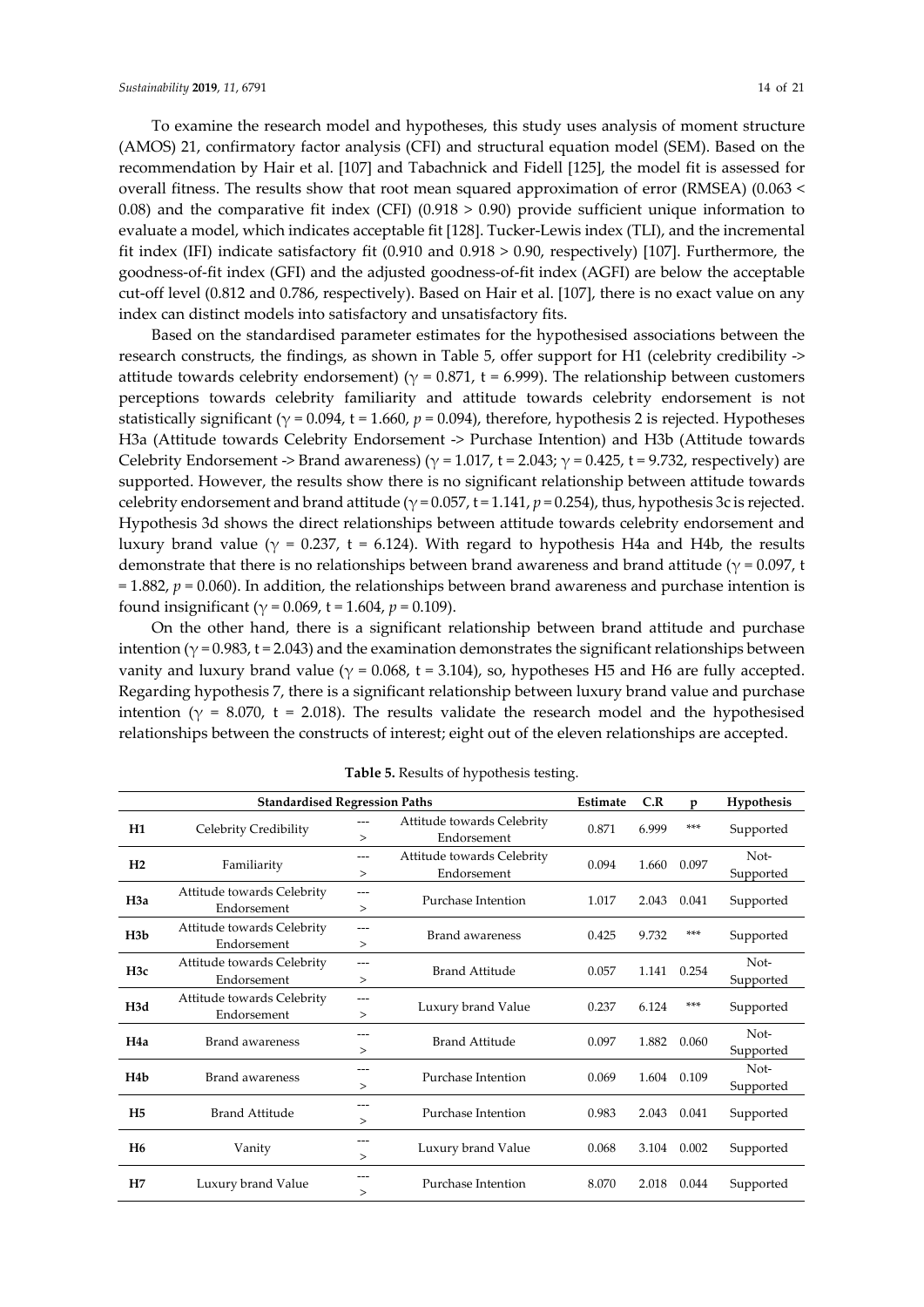## **5. Discussion and Theoretical Implications**

Based on the aim of our paper and to minimise the gaps, we employed associative network theory and theory of planned behaviour to develop our conceptual model. Our validated model identified the key role of celebrity endorsement, in terms of credibility, familiarity, luxury brand value, and brand sustainability awareness on attitude towards celebrity, brand and purchase intentions to stimulate a sustainable consumption. The findings of this study suggest that most of the hypotheses are confirmed. This study confirms that celebrity credibility has a positive effect on attitude towards celebrity endorsement. These outcomes are in line with the previous studies, where researchers [50,54] have confirmed the positive effects of celebrity credibility on attitude towards celebrity endorsement.

Similarly, H1, H3 have also been confirmed. The literature [63,64] shows that familiarity brings a positive effect on attitude towards celebrity. Similarly, hypotheses H3a, H3b, and H3d, i.e., attitude towards celebrity endorsement effects on purchase intention, brand awareness, and luxury brand value are all confirmed. Previous researchers [31,44,78] have examined the effects of similar constructs effects on purchase attention, brand awareness, and luxury brand. It is evident from their studies that celebrity credibility transfers the positive effects on purchase attention, brand awareness, and luxury brands. However, it is very interesting to comment on the potential meaning of the notsupported hypotheses.

The positive effect of familiarity surprisingly does not impact on attitude toward celebrity endorsement, i.e., H2. This means that the process of familiarity to the celebrity does not ensure a positive influence on attitude toward celebrity revising the process of prior knowledge and information from the familiar celebrity [64].

This study additionally does not confirm the effect of attitude towards celebrity on brand attitude is not confirmed, i.e., H3c, despite most of the previous studies have presented different outcomes [74,129]. This result perhaps reveals that attitude towards celebrity does not have a positive impact on brand attitude because it could be related to other factors, such as attitude toward advertising [68] expressing partial or neutral effect.

Furthermore, brand awareness does not have a favourable impact on both brand attitude and purchase intention, i.e., H4a and H4b These findings are not in line with the previous studies [79,86] demonstrating a different interpretation of the brand awareness in terms of recognition and recall to the brand.

Finally, this study also confirms that brand attitude has a positive on purchase intentions, and vanity has a positive effect on luxury brand value—while luxury brand value has a positive effect on purchase intention. Once again, these findings confirm findings from the previous studies [88,89,101].

#### **6. Managerial Implications, Limitations and Future Studies**

As suggested by the current analysis, celebrity endorsement constitutes a relevant tool in building up sustainable firm value, especially in the luxury sector, where consumers demand more and more for sustainable productions, even though they seem not concerned with sustainability when they purchase luxury products. In fact, nowadays, it is not so clear what are the relevant factors which lead customers to prefer or not sustainable luxury products [130]. By paradox, they assume luxury products are made sustainably, as a firm value. It seems that luxury consumers approve sustainable products, but they do not want to verify this sustainability claim. Hence, celebrity endorsement certifies this tension, without directly communicating a sustainable message that may produce refusal effects on the emotional side. On the contrary, this effect can significantly deteriorate when celebrity endorsements are improperly managed. That is, this study has made a number of implications for practitioners.

First and foremost, the results will help managers to understand the effect of celebrity credibility on attitude towards celebrity endorsement. It will help practitioners to understand the importance that the credibility of celebrity brings towards celebrity. The perspective is very relevant when planning the communication strategy towards sustainability that cannot be directly arranged and addressed to the audience, because of its inefficacy. Accordingly, luxury firms that communicate their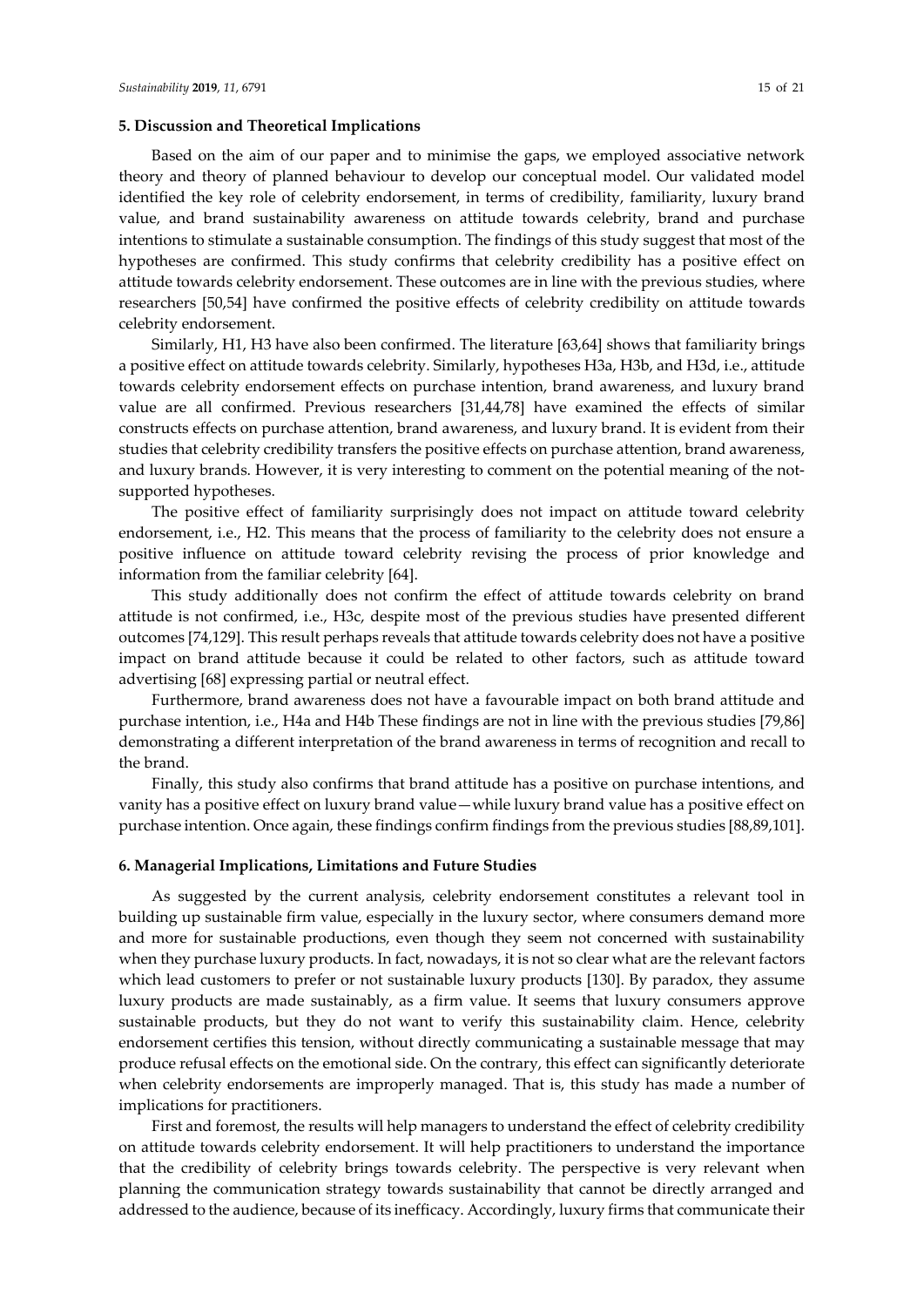responsible behaviours by a secondary source, have to pay greater attention to the reputation of the celebrity instead of his/her popularity [131]. Secondly, this study will help practitioners to understand the effects of celebrity familiarity on attitude towards celebrity endorsement. It will help them to recognise that a familiar celebrity increases consumer's attitude towards a celebrity, which can increase consumers' preferences. Similarly, this study will help practitioners to understand the value of positive effects of attitude towards celebrity endorsement on purchase intention, brand awareness, and luxury brand value. Managers will be clear on the significant effects of these relationships and will be able to hire familiar and like celebrities, responsible towards the environment and society. This study also provides guidance to managers to understand the importance of brand attitude on purchase intention, which means that consumers' positive attitude towards brand increases the chances of behavioural intention. Finally, this study will help practitioners to understand the significant positive effects of vanity on luxury brand value, and luxury brand value on purchase intention. These relationships will help managers to understand the crucially and significance of luxury brands on the individual's social status and consumptions, better understanding the consistent value of inspired sustainability. In our study, vanity and familiarity are considered as independent variables. Future studies could consider vanity and familiarity as either control or moderating variables.

Despite these remarkable suggestions, the study has a few limitations that have provided avenues for future research. First of all, generalisability and validity are "must" requirements. Future studies should be based on this topic in different research settings to resolve the generalisability and validity issues. Secondly, future studies should gather data by using probability sampling, rather than the convenience sampling, which is used in this study and found as a limitation. Next, future studies should bring the boundary conditions, i.e., future studies should be conducted on how consumers' see the brand and celebrities, when they have high and low credibility and/or presence. Future studies should also be conducted on examining the topic based on international and local celebrities and/or brand. Future studies should also do comparison studies. Finally, future studies could consider the effects of brands and celebrity endorsement on social media (e.g., Instagram), within different countries [132]. Another interesting study could be conducting an experimental study to compare the results of two different brands and their celebrity endorsements through a factorial design study.

In conclusion, given the continuing growth of celebrity endorsements in the luxury sector, this research, with the theoretical and managerial implications discussed above, provides pivotal knowledge to researchers and marketers, but also highlights the challenges and opportunities that luxury brands may have with regard to sustainability, in the awareness that it is not a deferrable goal by now.

**Author Contributions:** Even though the paper is the result of the synergistic effort of all the authors, their individual contribution can be provided as follows: 1. to D.T.; 2. 2.1, 2.2., 2.3, 2.4., 2.5, 2.6, 2.7, 2.8, 2.9, 2.10 to M.T.C.; 2.11 to D.T.; 3. 3.1, 3.2, 3.4 and 4. to P.F.; 5. to S.H.; 6. to T.C.M.

**Funding:** This research received no external funding.

**Conflicts of Interest:** The authors declare no conflict of interest.

#### **References**

- 1. Phau, I.; Prendergast, G. Consuming luxury brands: The relevance of the 'rarity principle'. *J. Brand Manag.*  **2001**, *8*, 122–137.
- 2. Silverstein, M.; Fiske, N.; Butman, J. *Trading Up, Why Consumers Want New Luxury Goods—And How Companies Create Them*; Portfolio, Penguin Group: New York, NY, USA, 2008.
- 3. Shao, W.; Grace, D.; Ross, M. Investigating brand visibility in luxury consumption. *J. Retail. Consum. Serv.* **2019**, *49*, 357–370.
- 4. Atwal, G.; Williams, A. Luxury Brand Marketing—The Experience Is Everything! In *Advances in Luxury Brand Management*; Palgrave Macmillan: London, UK, 2017; pp. 43–57.
- 5. Scarpellini, E. The Democratization of Luxury (1975–1995). In *Italian Fashion Since 1945*; Palgrave Macmillan: London, UK, 2019; pp. 131–182.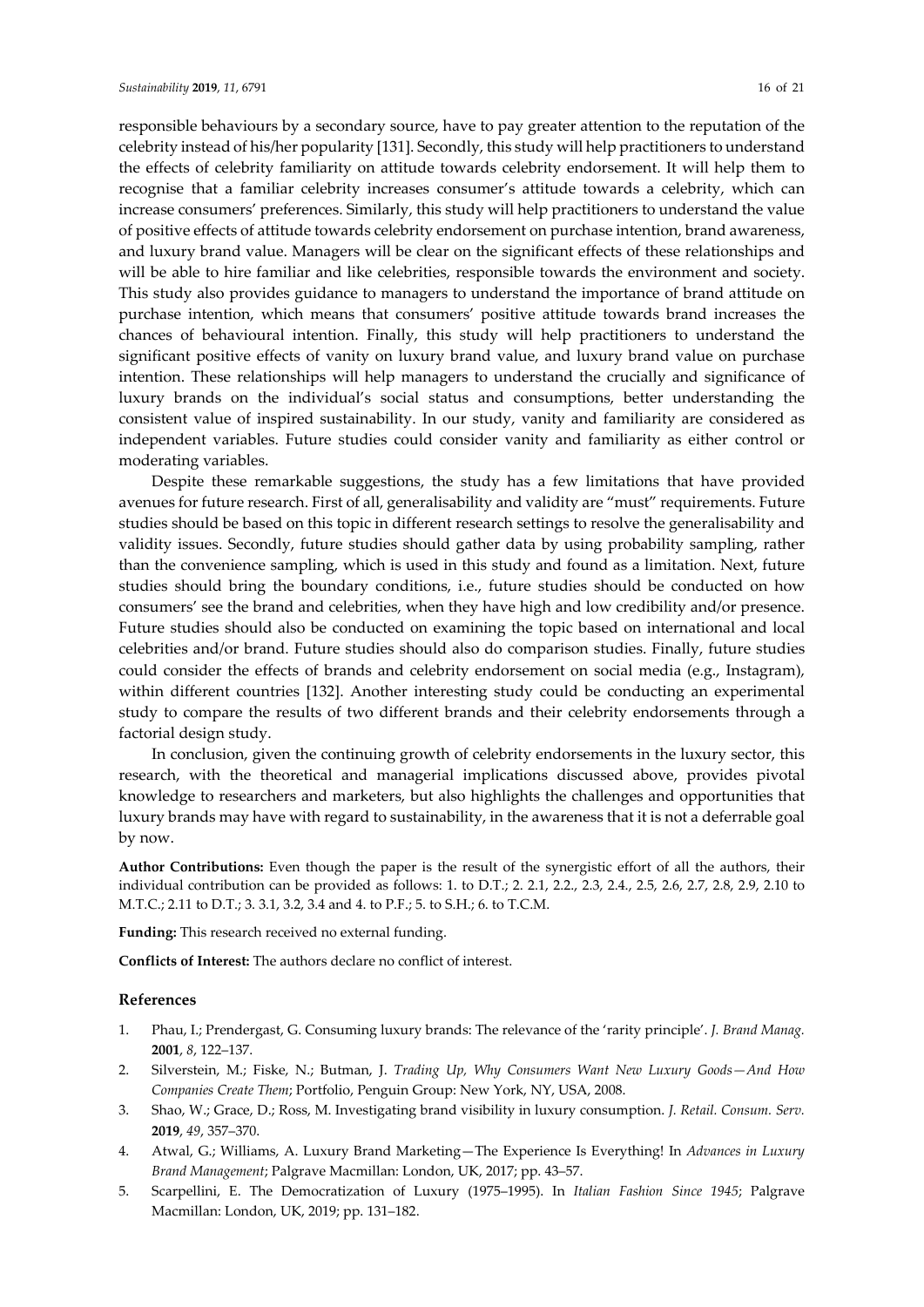- 6. Athwal, N.; Wells, V.K.; Carrigan, M.; Henninger, C.E. Sustainable Luxury Marketing: A Synthesis and Research Agenda. *Int. J. Manag. Rev.* **2019**, doi:10.1111/ijmr.12195.
- 7. Ozdamar-Ertekin, Z. Can Luxury Fashion Provide a Roadmap for Sustainability? *Mark. Glob. Dev. Rev.*  **2019**, *4*, 1–21.
- 8. Lo, C.K.; Ha-Brookshire, J. Opening: Sustainability and Luxury Brands. In *Sustainability in Luxury Fashion Business*; Springer: New York, NY, USA, 2018; pp. 1–7.
- 9. Ranfagni, S.; Guercini, S. The Face of Culturally Sustainable Luxury: Some Emerging Traits from a Case Study. In *Sustainable Luxury, Entrepreneurship, and Innovation*; Gardetti, M.A., Senthilkannan Muthu, S., Eds.; Springer: New York, NY, USA, 2018; pp. 1–16.
- 10. Kang, M.Y.; Choi, Y.; Choi, J. The effect of celebrity endorsement on sustainable firm value: Evidence from the Korean telecommunications industry. *Int. J. Advert.* **2019**, *38*, 563–576.
- 11. Kang, J.; Choi, W.J. Endorsed sustainable products: The role of celebrity ethicality and brand ethicality. *Cloth. Text. Res. J.* **2016**, *34*, 303–319.
- 12. McCracken, G. Who is the celebrity endorser? Cultural foundations of the endorsement process. *J. Consum. Res.* **1989**, *16*, 310–321.
- 13. Bergkvist, L.; Zhou, K.Q. Celebrity endorsements: A literature review and research agenda. *Int. J. Advert.* **2016**, *35*, 642–663.
- 14. Upadhyay, Y.; Singh, S. When sports celebrity doesn't perform: How consumers react to celebrity endorsement? *J. Bus. Perspect.* **2010**, *14*, 67–80.
- 15. O'Mahony, S.; Meenaghan, T. The impact of celebrity endorsements on consumers. *Ir. Mark. Rev.* **1997**, *10*, 15–24.
- 16. Ilicic, J.; Webster, C.M. Effects of multiple endorsements and consumer–celebrity attachment on attitude and purchase intention. *Australas. Mark. J.* **2011**, *19*, 230–237.
- 17. Forkan, J. Commercial actors squeezed by star, real people. *Advert. Age* **1975**, *142*.
- 18. Shimp, A. *Advertising, Promotion and Supplemental Aspects of Integrated Marketing Communication*, 5th ed.; The Dryden Press: Fort Worth, TX, USA, 2000.
- 19. Bhatt, N.; Jayswal, R.; Pater, J. Impact of celebrity endorser's source credibility on attitude towards advertisements and brands. *South Asian J. Manag.* **2013**, *20*, 74–97.
- 20. Agrawal, J.; Kamakura, A. The Economic Worth of Celebrity Endorsers: An Event Study Analysis. *J. Mark.* **1995**, *59*, 56–62.
- 21. Ding, Y.; Veeman, M.; Adamowicz, W. The influence of trust on consumer behaviour to recurring food risks in Canada. *J. Econ. Behav. Organ.* **2013**, *92*, 214–223.
- 22. Knoll, J.; Matthes, J. The effectiveness of celebrity endorsements: A meta-analysis. *J. Acad. Mark. Sci.* **2017**, *45*, 55–75.
- 23. Atkin, C.; Block, M. Effectiveness of celebrity endorsers. *J. Advert. Res.* **1983**, *23*, 57–61.
- 24. Till, D.; Shimp, A. Endorsers in advertising: The case of negative information. *J. Advert.* **1998**, *27*, 67–82.
- 25. Solomon, M.; Bamossy, G.; Askegaard, S. *Consumer Behaviour: A European Perspective;* Prentice Hall Financial Times: Princeton, NJ, USA, 2002.
- 26. Dean, D.H.; Biswas, A. Third-party organization endorsement of products: An advertising cue affecting consumer pre-purchase evaluation of goods and services. *J. Advert.* **2001**, *30*, 41–57.
- 27. Friedman, H.; Friedman, L. Endorser effectiveness by product type. *J. Advert. Res.* **1979**, *19*, 63–71.
- 28. Bush, J.; Martin, A.; Bush, D. Sports celebrity influence on the behavioural intentions of Generation-Y. *J. Advert. Res.* **2004**, *44*, 108–118.
- 29. Kaikati, J.G. Celebrity advertising: A review and synthesis. *Int. J. Advert.* **1987**, *6*, 93–105.
- 30. Chan, K.; Ng, Y.; Luk, E. Impact of celebrity endorsement in advertising on brand image among Chinese adolescents. *Young Consum.* **2013**, *14*, 167–179.
- 31. Dwivedi, A.; Johnson, L. Trust commitment as a mediator of the credibility endorser brand equity relationship in a service context. *Aust. Mark. J.* **2013**, *21*, 1–7.
- 32. Ghuman, M.K.; Parmar, Y.; Mann, B.J.S. Measuring Celebrity Equity: Unearthing the Consumer Knowledge Structure Associations. *Glob. Bus. Rev.* **2019**, doi:10.1177/0972150918818604.
- 33. Kim, S.; Lee, L.; Prideaux, B. Effect of celebrity endorsement on tourists' perception of corporate image, corporate credibility and corporate loyalty. *Int. J. Hosp. Manag.* **2014**, *37*, 131–145.
- 34. Hussain, S.; Melewar, T.C.; Priporas, C.-V.; Foroudi, P. *Examining the Effects of Celebrity Trust on Advertising Credibility, Brand Credibility and Corporate Credibility*; Elsevier: Amsterdam, The Netherlands, 2019.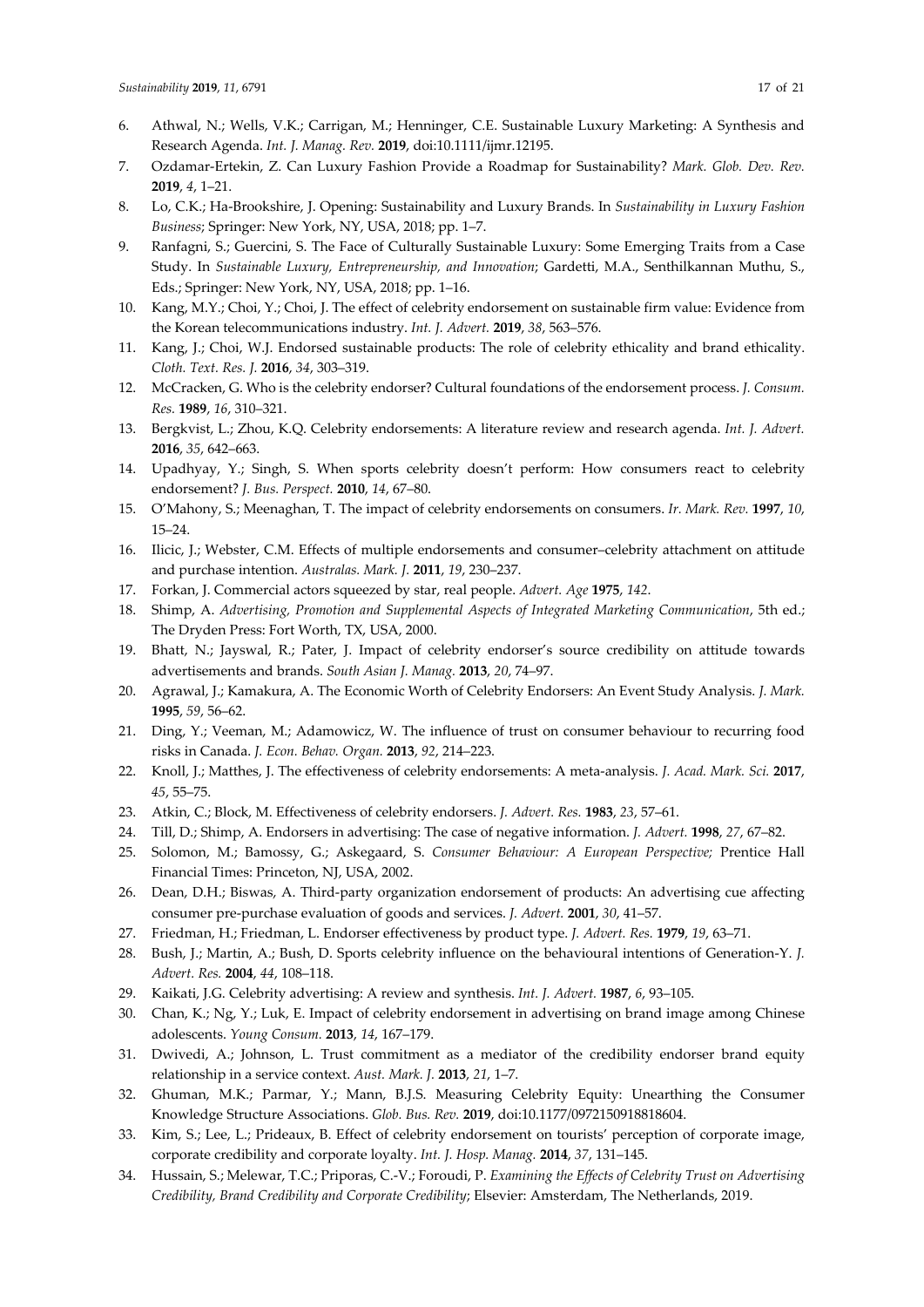- 35. Ajzen, I. *From Intentions to Actions: A Theory of Planned Behaviour;* Springer: Berlin, Germany, 1985.
- 36. Ajzen, I. The theory of planned behaviour. *Organ. Behav. Hum. Decis. Process.* **1991**, *50*, 179–211.
- 37. Mullan, B.A.; Wong, C.; Kothe, E.J. Predicting adolescents' safe food handling using an extended theory of planned behavior. *Food Control* **2013**, *31*, 454–460.
- 38. Chiou, J.; Huang, C.; Chaung, M. Antecedents of Taiwanese adolescents' purchase intention toward the merchandise of a celebrity: The moderating effect of celebrity adoration. *J. Soc. Psychol.* **2005**, *145*, 317–332.
- 39. Silvera, D.; Austad, B. Factors predicting the effectiveness of celebrity endorsement advertisements. *Eur. J. Mark.* **2004**, *38*, 1509–1526.
- 40. Arshad, S.; Ikram, M.; Yahya, M.; Nisar, Q.A. Does Celebrity Endorsement Influence the Corporate Loyalty: Mediating Role of Corporate Credibility? *Int. J. Soc. Sci. Humanit. Educ.* **2017**, *1*, 308–319.
- 41. Ohanian, R. Construction and validation of a scale to measure celebrity endorsers' expertise, trustworthiness, and attractiveness. *J. Advert.* **1990**, *19*, 39–52.
- 42. Erdogan, B. Selecting celebrity endorsers: The practitioner's perspective. *J. Advert. Res.* **2001**, *41*, 39–49.
- 43. Dwivedi, A.; Johnson, L.; McDonald, R. Celebrity endorsements, self-brand connection and relationship quality. *Int. J. Advert.* **2016**, *35*, 486–503.
- 44. Lafferty, A.; Goldsmith, E.; Newell, J. The dual credibility model: the influence of corporate and endorser credibility on attitudes and purchase intentions. *J. Mark. Theory Pract.* **2002**, *10*, 1–11.
- 45. Lafferty, A. The relevance of fit in a cause-brand alliance when consumers evaluate corporate credibility. *J. Bus. Res.* **2007**, *60*, 447–453.
- 46. Dwivedi, A.; Johnson, L.; McDonald, R. Celebrity endorsement, self-brand connection and consumer-based brand equity. *J. Prod. Brand Manag.* **2015**, *24*, 449–461.
- 47. Mansour, I.H.F.; Diab, D.M.E. The relationship between celebrities' credibility and advertising effectiveness. *J. Islam. Mark.* **2016**, *7*, 148–166.
- 48. Lafferty, A.; Goldsmith, E. Corporate credibility's role in consumers' attitudes and purchase intentions when a high versus a low credibility endorser is used in the ad. *J. Bus. Res.* **1999**, *44*, 109–116.
- 49. Goldsmith, E.; Lafferty, A.; Newell, J. The impact of corporate credibility and celebrity credibility on consumer reaction to advertisements and brands. *J. Advert.* **2000**, *29*, 43–54.
- 50. La Ferle, C.; Choi, S.M. The importance of perceived endorser credibility in South Korean advertising. *J. Curr. Issues Res. Advert.* **2005**, *27*, 67–81.
- 51. Miller, G.P.; Basehart, J. Source Trustworthiness. *J. Speech Monogr.* **1969**, doi:10.1080/03637756909375602.
- 52. Yoon, K.; Kim, C.; Kim, M. A cross-cultural comparison of the effects of source credibility on attitudes and behavioural intentions. *Mass Commun. Soc.* **1998**, *1*, 153–173.
- 53. Stone, G.; Joseph, M.; Jones, M. An exploratory study on the use of sports celebrities in advertising: A content analysis. *Sport Mark. Q.* **2003**, *12*, 94–104.
- 54. Sallam, M.; Wahid, N. Endorser credibility effects on Yemini male consumers' attitudes towards advertising, brand attitude and purchase intention: The mediating role of attitude toward brand. *Int. Bus. Res.* **2012**, *5*, 55–77.
- 55. Sharma, P.; Morales, M.; Gountas, J.; Gountas, S. Celebrity Endorsement Influence on Consumer Decision Making: New Insights and Research Directions. *J. Mark. Manag.* **2019**, *35*, 1–52.
- 56. Moraes, M.; Gountas, J.; Gountas, S.; Sharma, P. Celebrity influences on consumer decision making: New insights and research directions. *J. Mark. Manag.* **2019**, *35*, 1159–92.
- 57. Erdogan, Z. Celebrity endorsement: A literature review. *J. Mark. Manag.* **1999**, *15*, 291–314.
- 58. Fleck, N.; Korchia, M.; Le Roy, I. Celebrities in advertising: Looking for congruence or likability? *Psychol. Mark.* **2012**, *29*, 651–662.
- 59. Lee, J.S. The Impact of Celebrity Endorser Attachment and Endorser-Product Match-Up on Credibility, Attitude, and Purchase Intent. Ph.D. Thesis, The University of Alabama, Tuscaloosa, AL, USA, 2017.
- 60. Gilal, F.G.; Paul, J.; Gilal, N.G.; Gilal, R.G. Celebrity endorsement and brand passion among air travelers: Theory and evidence. *Int. J. Hosp. Manag.* **2019**, doi:10.1016/j.ijhm.2019.102347.
- 61. Osei-Frimpong, K.; Donkor, G.; Owusu-Frimpong, N. The Impact of Celebrity Endorsement on Consumer Purchase Intention: An Emerging Market Perspective. *J. Mark. Theory Pract.* **2019**, *27*, 103–121.
- 62. Schouten, A.P.; Janssen, L.; Verspaget, M. Celebrity vs. Influencer endorsements in advertising: The role of identification, credibility, and Product-Endorser fit. *Int. J. Advert.* **2019**, 1–24, doi:10.1080/02650487.2019.1634898.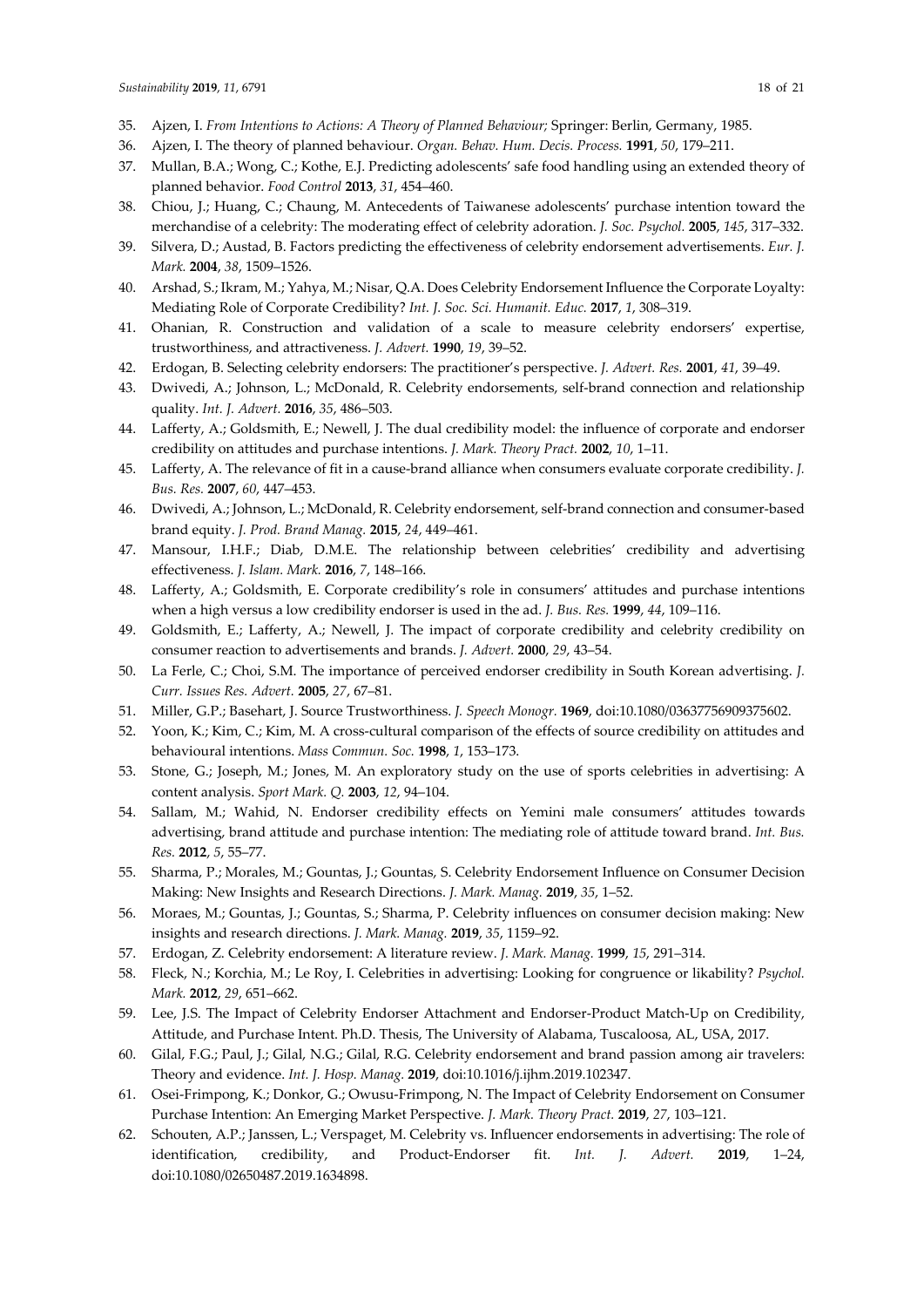- 63. Sundaram, D.S.; Webster, C. The role of brand familiarity on the impact of word-of-mouth communication on brand evaluations. *ACR North Am. Adv.* **1999**, *26*, 664–670.
- 64. Campbell, M.C.; Keller, K.L. Brand familiarity and advertising repetition effects. *J. Consum. Res.* **2003**, *30*, 292–304.
- 65. Fishbein, M.; Ajzen, I. *Belief, Attitude, Intention and Behavior: An Introduction to Theory and Research Reading*; Addison-Wesley: Boston, MA, USA, 1975.
- 66. Ong, Z.Q.; Ong, D.L.T. The impact of celebrity credibility on consumer's purchase intention toward the footwear industry in Malaysia: The mediating effect of attitude toward advertisement. *Inf. Manag. Bus. Rev.* **2015**, *7*, 55–63.
- 67. Gresham, L. G.; Shimp, T.A. Attitude toward the Advertisement and Brand Attitude: A Classical Conditioning Perspective. *J. Advert.* **1985**, *14*, 10–19.
- 68. Sallam, M. The effects of brand credibility on customer's WOM communication: The moderator role of brand commitment: A Conceptual Paper*. Int. J. Mark. Stud.* **2014**, *6*, 1–7.
- 69. Cox, D.S.; Locander, W.B. Product novelty: Does it moderate the relationship between ad attitudes and brand attitudes? *J. Advert.* **1987**, *16*, 39–44.
- 70. Percy, L.; Rossiter, J.R. *Measuring Advertising Effectiveness*; Psychology Press: London, UK, 1997; pp. 267– 281.
- 71. Kahle, L.R.; Homer, P.M. Physical attractiveness of the celebrity endorser: A social adaptation perspective. *J. Consum. Res.* **1985**, *11*, 954–961.
- 72. Seno, D.; Lukas, B. The equity effect of product endorsement by celebrities: A conceptual framework from a co-branding perspective. *Eur. J. Mark.* **2007**, *41*, 121–134.
- 73. Hung, K.P.; Huiling Chen, A.; Peng, N.; Hackley, C.; Tiwsakul, R.A.; Chou, C.L. Antecedents of luxury brand purchase intention. *J. Prod. Brand Manag.* **2011**, *20*, 457–467.
- 74. Wang, F.; Zhang, X.; Ouyang, M. Does advertising create sustained firm value? The capitalization of brand intangible. *J. Acad. Mark.* **2009**, *37*, 130–143.
- 75. Radon, A. Luxury brand exclusivity strategies–An illustration of a cultural collaboration. *J. Bus. Adm. Res.* **2012**, *1*, 106.
- 76. Okonkwo, U. *Luxury Fashion Branding: Trends, Tactics, Techniques;* Springer: New York, NY, USA, 2016.
- 77. Stafford, M.; Thomas, F.; Ellen, D. A contingency approach: The effects of spokesperson type and service type on service advertising perceptions. *J. Advert.* **2002**, *31*, 17–34.
- 78. Pileliene, L.; Grigaliunaite, V. The effect of female celebrity spokesperson in FMCG advertising: Neuromarketing approach. *J. Consum. Mark.* **2017**, *34*, 202–213.
- 79. Huang, R.; Sarigöllü, E. How brand awareness relates to market outcome, brand equity, and the marketing mix. In *Fashion Branding and Consumer Behaviors;* Springer: New York, NY, USA, 2014; pp. 113–132.
- 80. Chi, H.K.; Yeh, H.R.; Yang, Y.T. The impact of brand awareness on consumer purchase intention: The mediating effect of perceived quality and brand loyalty. *J. Int. Manag. Stud.* **2009**, *4*, 135–144.
- 81. Hoeffler, S.; Keller, K.L. Building brand equity through corporate societal marketing. *J. Public Policy Mark.* **2002**, *21*, 78–89.
- 82. Macdonald, E.K.; Sharp, B.M. Brand awareness effects on consumer decision making for a common, repeat purchase product: A replication. *J. Bus. Res.* **2000**, *48*, 5–15.
- 83. Wang, X.; Yang, Z. The effect of brand credibility on consumers' brand purchase intention in emerging economies: The moderating role of brand awareness and brand image. *J. Glob. Mark.* **2010**, *23*, 177–188.
- 84. Kamins, M.A.; Marks, L.J. The perception of kosher as a third party certification claim in advertising for familiar and unfamiliar brands. *J. Acad. Mark. Sci.* **1991**, *19*, 177–185.
- 85. Shabbir, A.; Zisa, D.; Suzuki, G.; Lee, T. Heart failure therapy mediated by the trophic activities of bone marrow mesenchymal stem cells: A noninvasive therapeutic regimen. *Am. J. Physiol. Heart Circ. Physiol.* **2009**, *296*, 1888–1897.
- 86. Das, G. Linkages of retailer awareness, retailer association, retailer perceived quality and retailer loyalty with purchase intention: A study of Indian food retail brands. *J. Retail. Consum. Serv.* **2014**, *21*, 284–292.
- 87. Ha, N.M.; Lam, N.H. The effects of celebrity endorsement on customer's attitude toward brand and purchase intention. *Int. J. Econ. Finance* **2017**, *9*, 64–77.
- 88. Park, H.J.; Rabolt, N.J.; Sook Jeon, K. Purchasing global luxury brands among young Korean consumers. *J. Fash. Mark. Manag. Int. J.* **2008**, *12*, 244–259.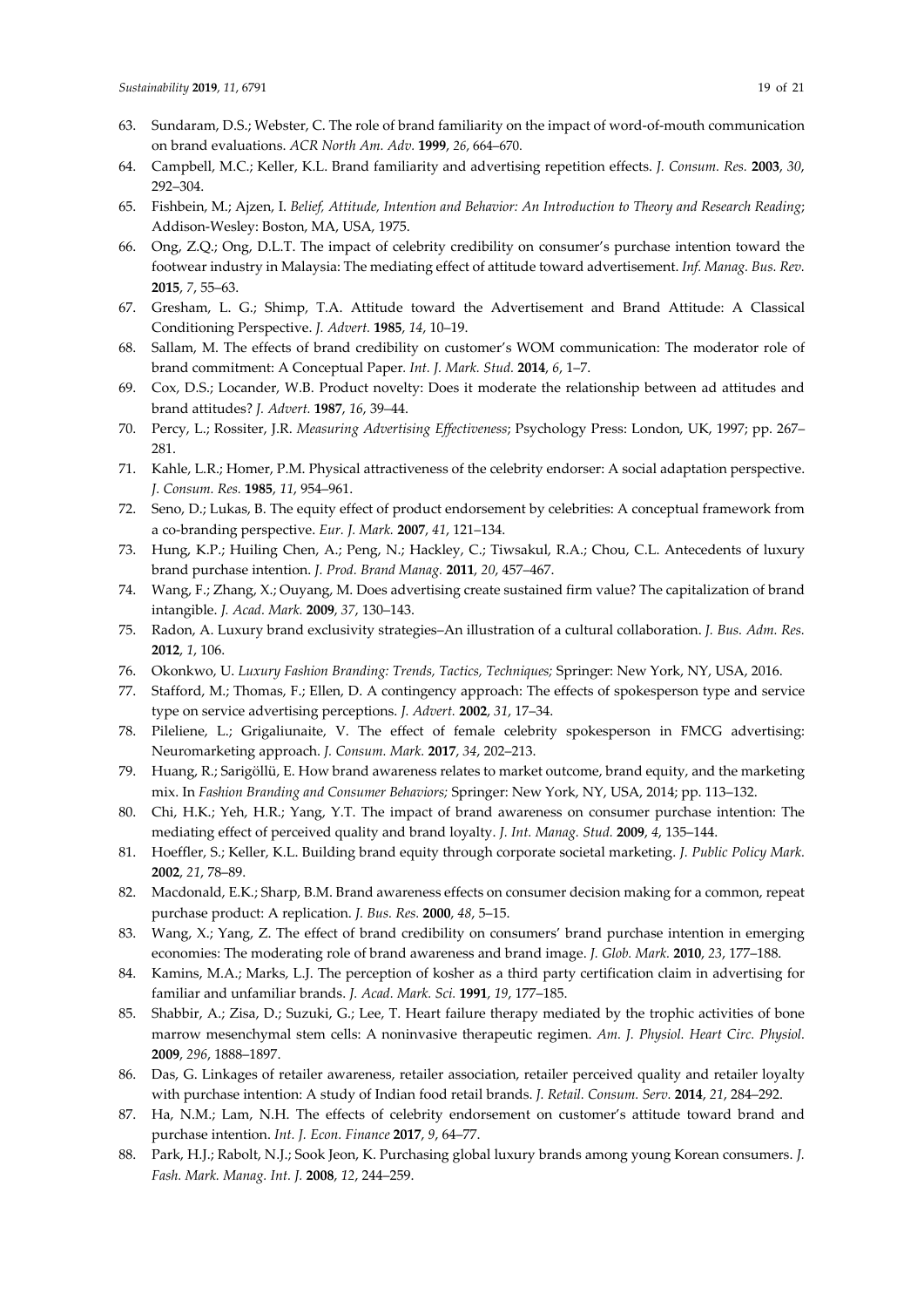- 90. Netemeyer, R.G.; Burton, S.; Lichtenstein, D.R. Trait aspects of vanity: Measurement and relevance to consumer behavior. *J. Consum. Res.* **1995**, *21*, 612–626.
- 91. Feingold, A. Good-looking people are not what we think. *Psychol. Bull.* **1992**, *111*, 304.
- 92. Grilo, I.; Shy, O.; Thisse, J.F. Price competition when consumer behavior is characterized by conformity or vanity. *J. Public Econ.* **2001**, *80*, 385–408.
- 93. Cowan, K.; Spielmann, N. The influence of rituals on luxury product consumption: Implications for brands*. J. Brand Manag.* **2017**, *24*, 391–404.
- 94. Sharda, N.; Bhat, A. Role of consumer vanity and the mediating effect of brand consciousness in luxury consumption. *J. Prod. Brand Manag.* **2019**, *28*, 800–811.
- 95. Sedikides, C.; Gaertner, L.; Vevea, J.L. Evaluating the evidence for pancultural self-enhancement. *Asian J. Soc. Psychol.* **2007**, *10*, 201–203.
- 96. Jain, S.; Khan, M.N. Measuring the impact of beliefs on luxury buying behavior in an emerging market: Empirical evidences from India. *J. Fash. Mark. Manag. Int. J.* **2017**, *21*, 341–360.
- 97. Hauck, W.E.; Stanforth, N. Cohort perception of luxury goods and services. *J. Fash. Mark. Manag. Int. J.* **2007**, *11*, 175–188.
- 98. Shukla, P. Impact of interpersonal influences, brand origin and brand image on luxury purchase intentions: Measuring interfunctional interactions and a cross-national comparison. *J. World Bus.* **2011**, *46*, 242–252.
- 99. Amatulli, C.; Guido, G. Externalised vs. internalised consumption of luxury goods: Propositions and implications for luxury retail marketing. *Int. Rev. Retail. Distrib. Consum. Res.* **2012**, *22*, 189–207.
- 100. Bian, Q.; Forsythe, S. Purchase intention for luxury brands: A cross cultural comparison. *J. Bus. Res.* **2012**, *65*, 1443–1451.
- 101. Van Kempen, L. Are the poor willing to pay a premium for designer labels? A field experiment in Bolivia. *Oxf. Dev. Stud.* **2004**, *32*, 205–224.
- 102. Dennis, C.; Brakus, J.J.; Gupta, S.; Alamanos, E. The effect of digital signage on shoppers' behavior: The role of the evoked experience*. J. Bus. Res.* **2014**, *67*, 2250–2257.
- 103. Foroudi, P.; Dinnie, K.; Kitchen, P.J.; Foroudi, M.M. IMC antecedents and the consequences of planned brand identity in higher education. *Eur. J. Mark.* **2017**, *51*, 528–550.
- 104. Statista Consumer Market Outlook. Luxury Goods Report 2019—Luxury Fashion. Available online: http://www.statista.com (accessed on June, 2019).
- 105. Bryman, A.; Bell, E. *Business Research Methods*; Bell & Bain Ltd.: Glasgow, UK, 2015; Volume 4.
- 106. Churchill, A. A paradigm for developing better measures of marketing constructs. *J. Mark. Res.* **1979**, *16*, 64–73.
- 107. Hair, J.F.; Black, W.C.; Babin, B.J.; Anderson, R.E.; Tatham, R.L. *Multivariate Data Analysis*; Prentice Hall: Upper Saddle River, NJ, USA, 1998; Volume 5, pp. 207–219.
- 108. Ohanian, R. The impact of celebrity spokespersons' perceived image on consumer's intention to purchase. *J. Advert. Res.* **1991**, *31*, 46–54.
- 109. Dyson, A.; Turco, D. The state of celebrity endorsement in sport. *Cyber J. Sport Mark.* **1998**, *2*, 9–21.
- 110. Pringle, H. *Celebrity Sells*; John Wiley & Sons: Hoboken, NJ, USA, 2004.
- 111. Aaker, D.A.; Equity, M.B. *Capitalizing on the Value of a Brand Name*; Free Press: New York, NY, USA, 1991.
- 112. Aaker, D.A. *Building Strong Brands*; Free Press: New York, NY, USA, 1996.
- 113. Pappu, R.; Quester, P.G.; Cooksey, R.W. Consumer-based brand equity: Improving the measurement– empirical evidence. *J. Prod. Brand Manag.* **2005**, *14*, 143–154.
- 114. Spry, A.; Pappu, R.; Bettina Cornwell, T. Celebrity endorsement, brand credibility and brand equity. *Eur. J. Mark.* **2011**, *45*, 882–909.
- 115. Washburn, J.H.; Plank, R.E. Measuring brand equity: An evaluation of a consumer-based brand equity scale. *J. Mark. Theory Pract.* **2002**, *10*, 46–62.
- 116. Yoo, B.; Donthu, N. Testing cross-cultural invariance of the brand equity creation process. *J. Prod. Brand Manag.* **2002**, *11*, 380–398.
- 117. Batra, R.; Ahtola, O.T. Measuring the hedonic and utilitarian sources of consumer attitudes. *Mark. Lett.* **1991**, *2*, 159–170.
- 118. Keller, K.L.; Aaker, D.A. The effects of sequential introduction of brand extensions. *J. Mark. Res.* **1992**, *29*, 35–50.